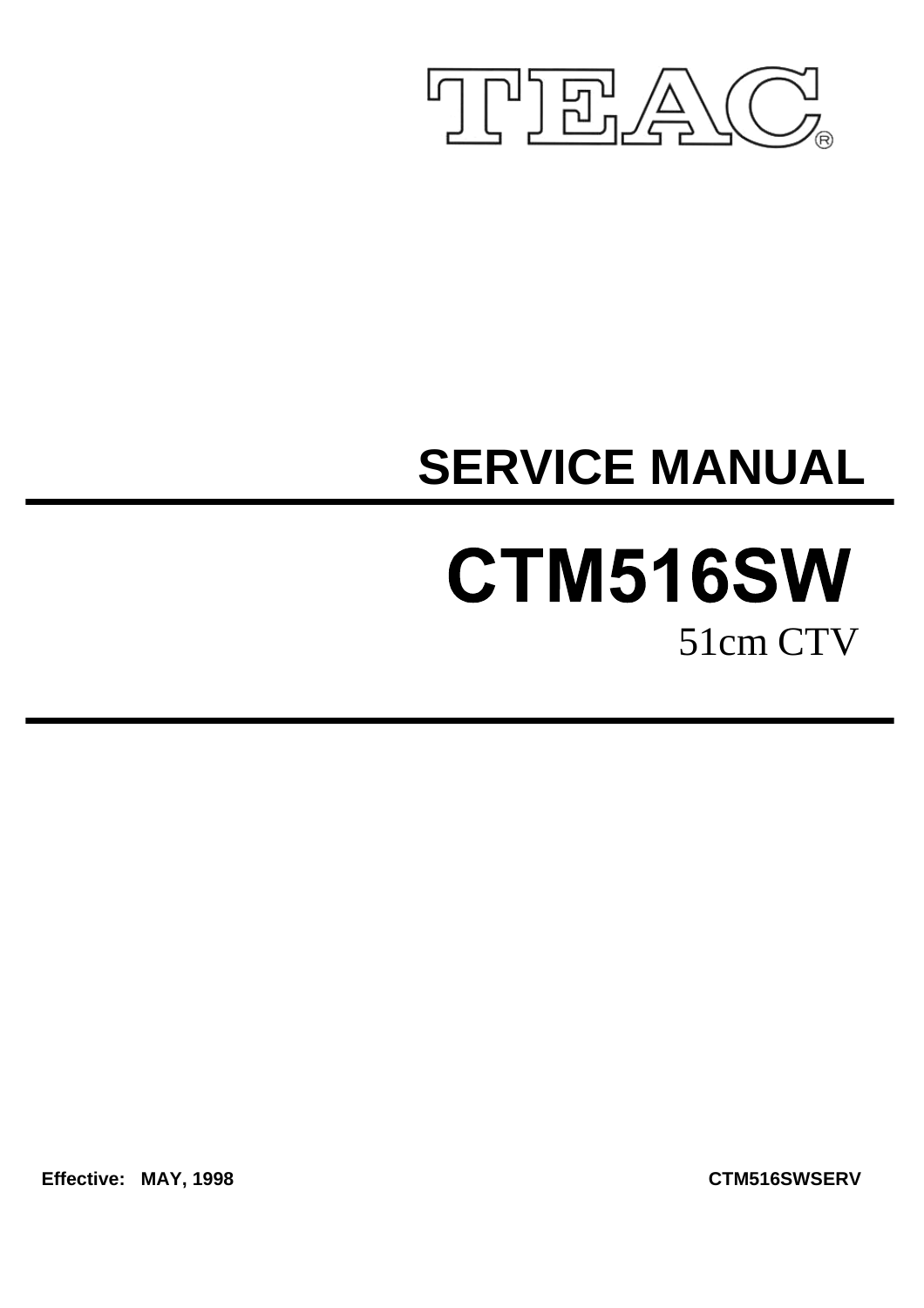# SERVICE MANUAL

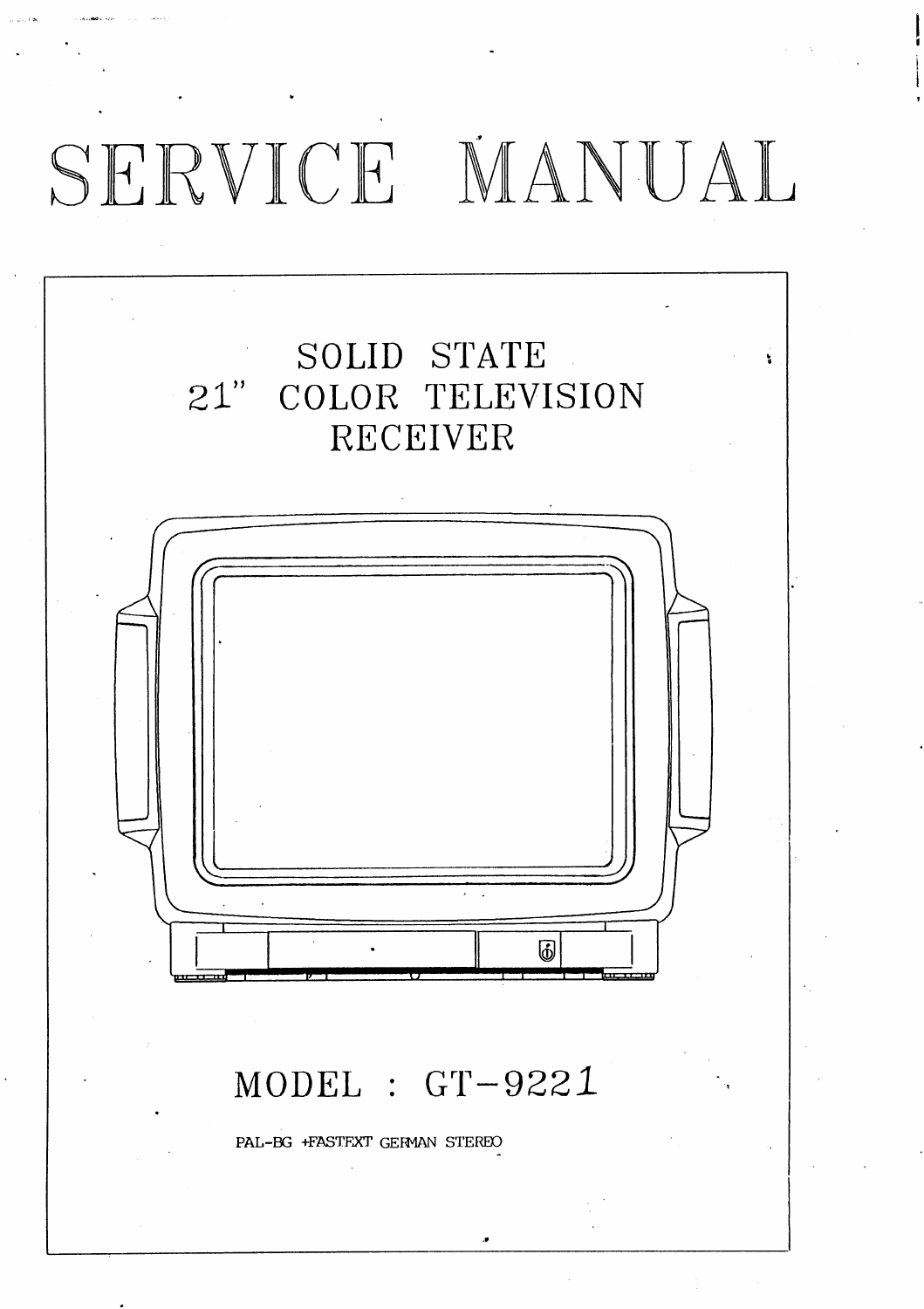#### SPECIFICATION

Ą

| <b>YSTEM</b>                  |                  | $\mathbf{r}$                  | $PAL - B/G$         |                                            |  |
|-------------------------------|------------------|-------------------------------|---------------------|--------------------------------------------|--|
|                               |                  |                               | TV SECTION ----     |                                            |  |
| HANNEL COVERANGE VHF LOW      |                  | $\ddot{\phantom{a}}$          | $2 - 4$             | CII.                                       |  |
|                               | <b>VIIF HIGH</b> | $\ddot{\cdot}$                | $5 - 12$            | CH.                                        |  |
|                               | <b>UHF</b>       | $\ddot{\bullet}$              | $21 - 69$           | CH.                                        |  |
| <b>REQUENCY RANGE</b>         | AHE LOW          | $\ddot{\cdot}$                | $47 - 68$           | MHz                                        |  |
|                               | <b>VIIF HIGH</b> | $\mathbf{z}$ and $\mathbf{z}$ | $174 - 230$         | Milz<br>۲                                  |  |
|                               | <b>UHF</b>       | $\mathbf{z}$                  | $470 - 862$         | <b>MHZ</b>                                 |  |
| <b>ISION/SOUND SEPARATION</b> |                  | $\ddot{\bullet}$              | 5.5                 | <b>Milz</b>                                |  |
| REQUENCY VIDEO IF             |                  | $\ddot{\phantom{a}}$          | 38.9                | <b>MJz</b>                                 |  |
| SOUND IF                      |                  | $\ddot{\bullet}$              | 33.4                | <b>MIz</b>                                 |  |
| <b>JUDO SENSITIVITY</b>       |                  | $\ddot{\bm{z}}$               | 45                  | dBuV                                       |  |
| <b>INSITIVITY</b>             | <b>VIIF LOW</b>  | $\ddot{\phantom{a}}$          | 47                  | dBuV                                       |  |
| T 30dB S/N) VHF HIGH          |                  | $\ddot{\phantom{a}}$          | 47                  | dBuV                                       |  |
| UIIF                          |                  |                               | 50                  | dBuV                                       |  |
| ANNING LINES                  |                  |                               | 625                 | lines                                      |  |
| <b>HORIZONTAL</b>             |                  | $\ddot{\cdot}$                | 15625               | llz                                        |  |
| VERTICAL                      |                  | $\ddot{\cdot}$                | 50                  | $\bf{Hz}$                                  |  |
| TPUT POWER MAXIMUM            |                  | ° ≥                           | 2000<br><b>TIIM</b> |                                            |  |
|                               | 10% THD          | $\mathbf{z}$                  | របស<br>1500         |                                            |  |
| RT.                           |                  | $\mathbf{z}$                  |                     | 2) " DIAGONAL, 90 DEGREES DEFLECTION ANGLE |  |
| <b>EAKER</b>                  |                  | $\ddot{\bullet}$              | 4" 160HM 3W x 2     |                                            |  |
| TENNAL EXTERNAL               |                  | $\ddot{\cdot}$                | 75                  | <b>OIM</b>                                 |  |
| <b>WER CONSUMPTION</b>        |                  | $\ddot{\phantom{a}}$          |                     |                                            |  |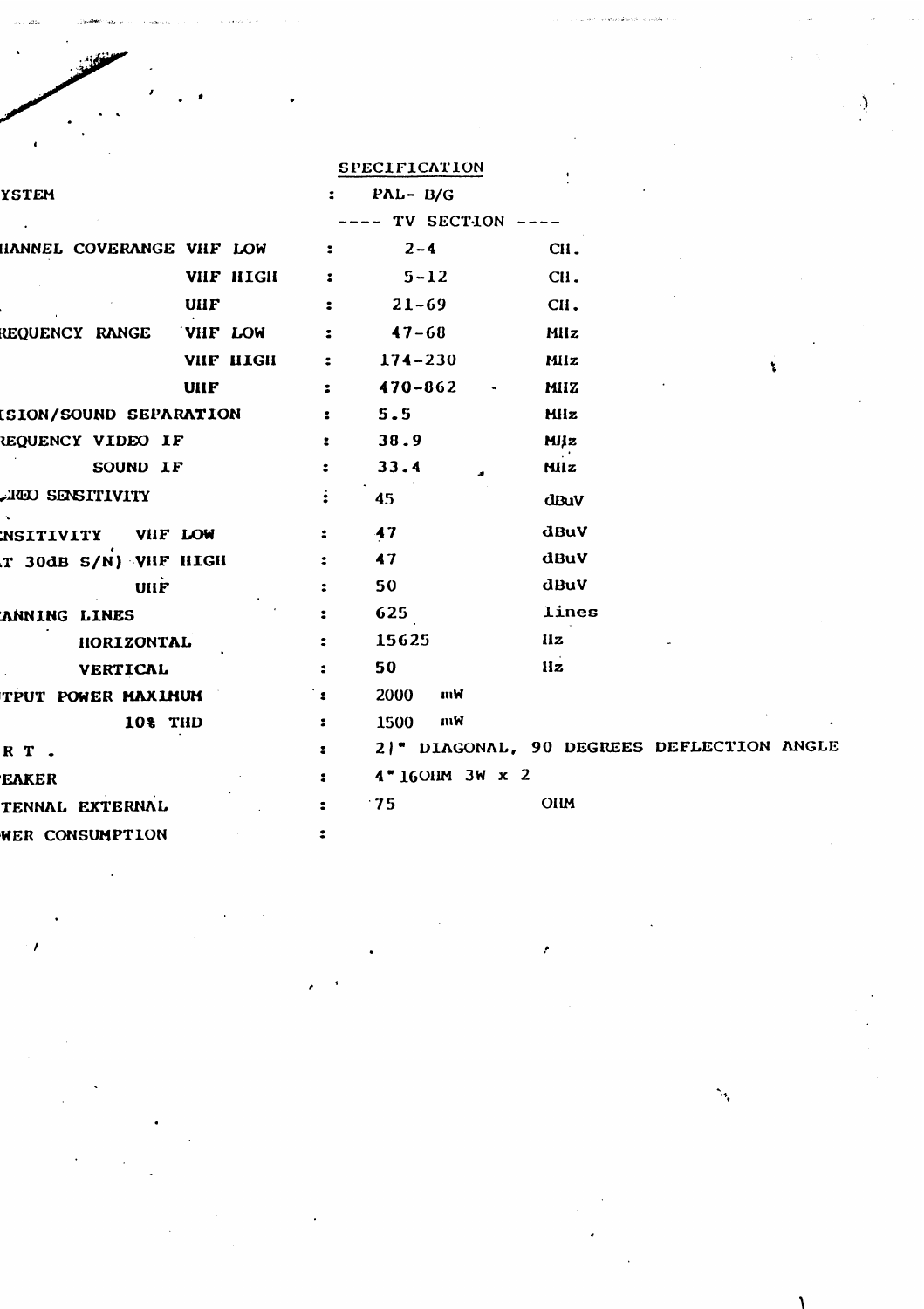#### VIF ALIGNMENT

- Preparation Step (See Fig. 1) A.
	- Connect AGC bias voltage to pin 10 at IC102, the DC  $(i)$ supply should be turned off this time.
	- Connect 14V B+ bias voltage to D404 (-) and Ground.  $(ii)$
	- $(iii)$ Connect 14V B+ bias voltage to c917 (+) and Ground.
	- $(iv)$ Connect sweep generator to tuner test point and Ground.



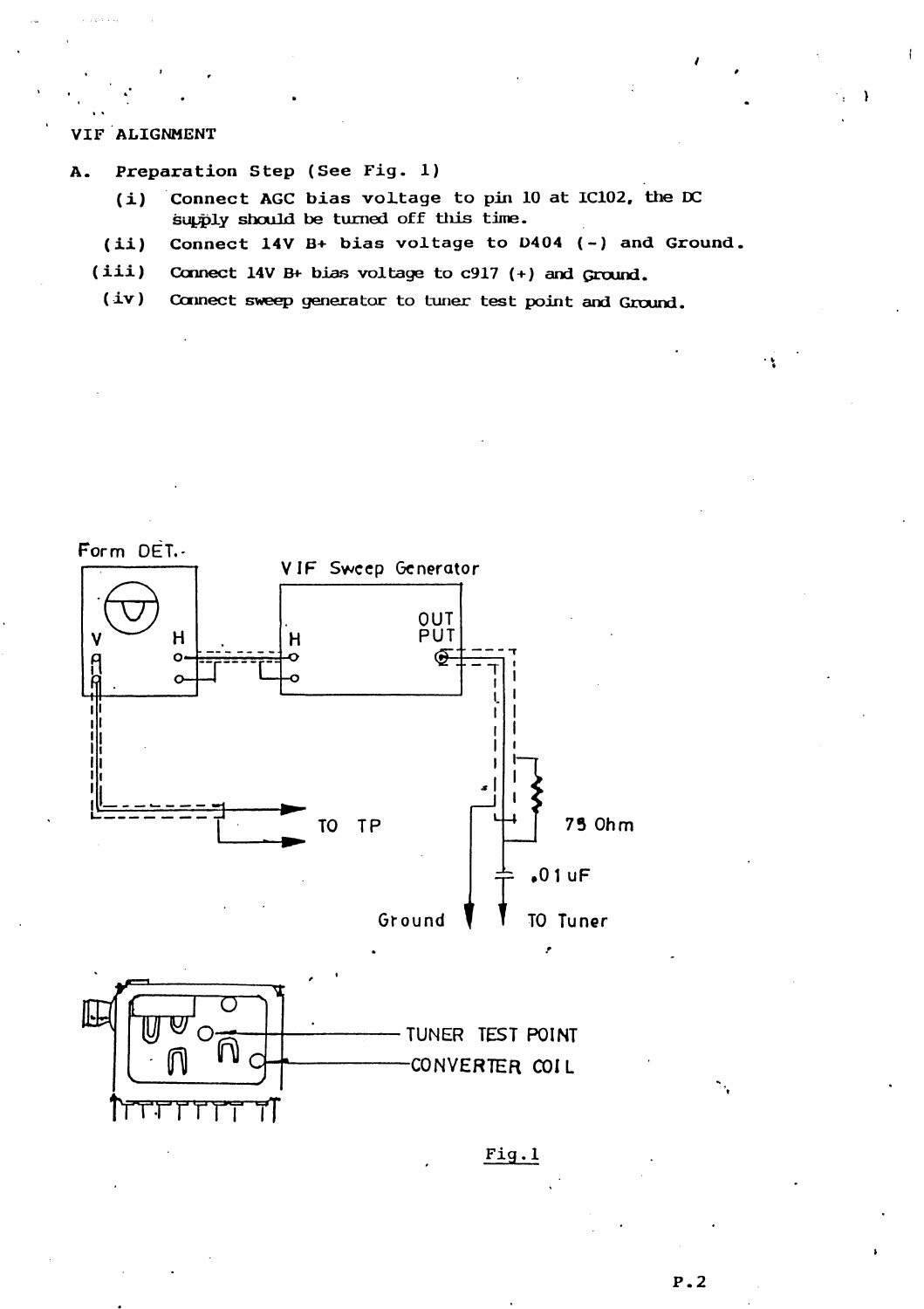- **B.** Tank Coil Alignment Step (See Fig. 2)
	- $(i)$ Calibate the Division of wavefoun Detector equal to IV per div.
	- $(ii)$ The output of sweep generator should be -50dB.
	- (iii) Connect the waveform detector between TP106 and ground.
	- (iv) Connect a 47K Resistor between pin 7 to pin 22 at IC102.
	- Connect a 4K7 Resistor between pin 23 to Ground at IC102.  $(v)$
	- (vi) Adjust AGC bias until the waveform just saturate.
	- $(vii)$ Adjust T101 to obtain the waveform as Fig.2.





ť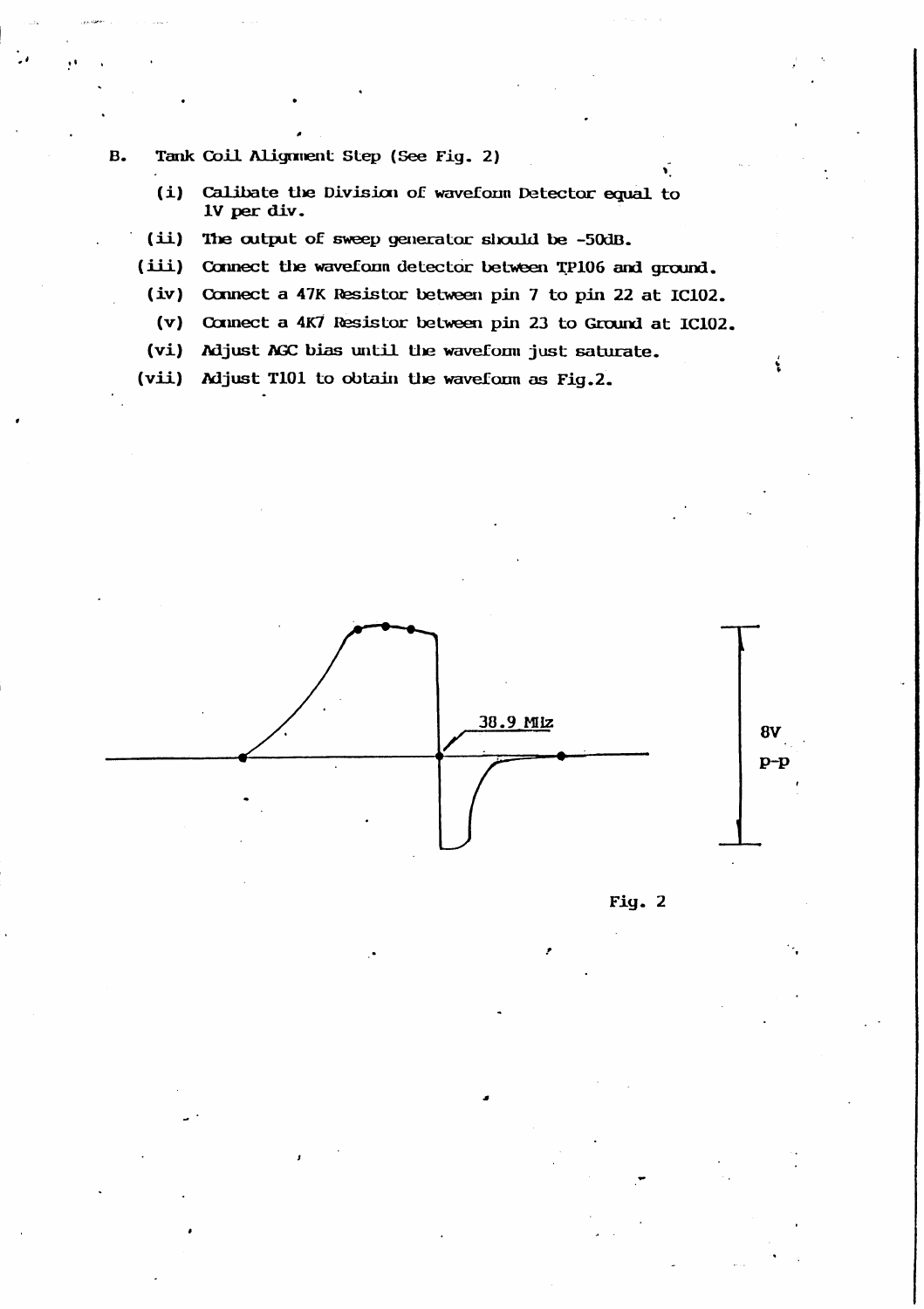#### (C) VIF ALIGMENT

Ar Alby

- (1) Connect waveform detector to TP102 and Ground.
- (ii) Connect 100 chm resistor between TP103 and TP104.
- (iii) Reduce cutput level of sweep generator to -50dB.
	- (iv) Adjust AGC bias to maintain the waveform achieve 1V  $p-p$ .
	- $(V)$  Adjust tuner covertor coil to obtain the waveform as Fig.3.

t ng Anglica Marian





¥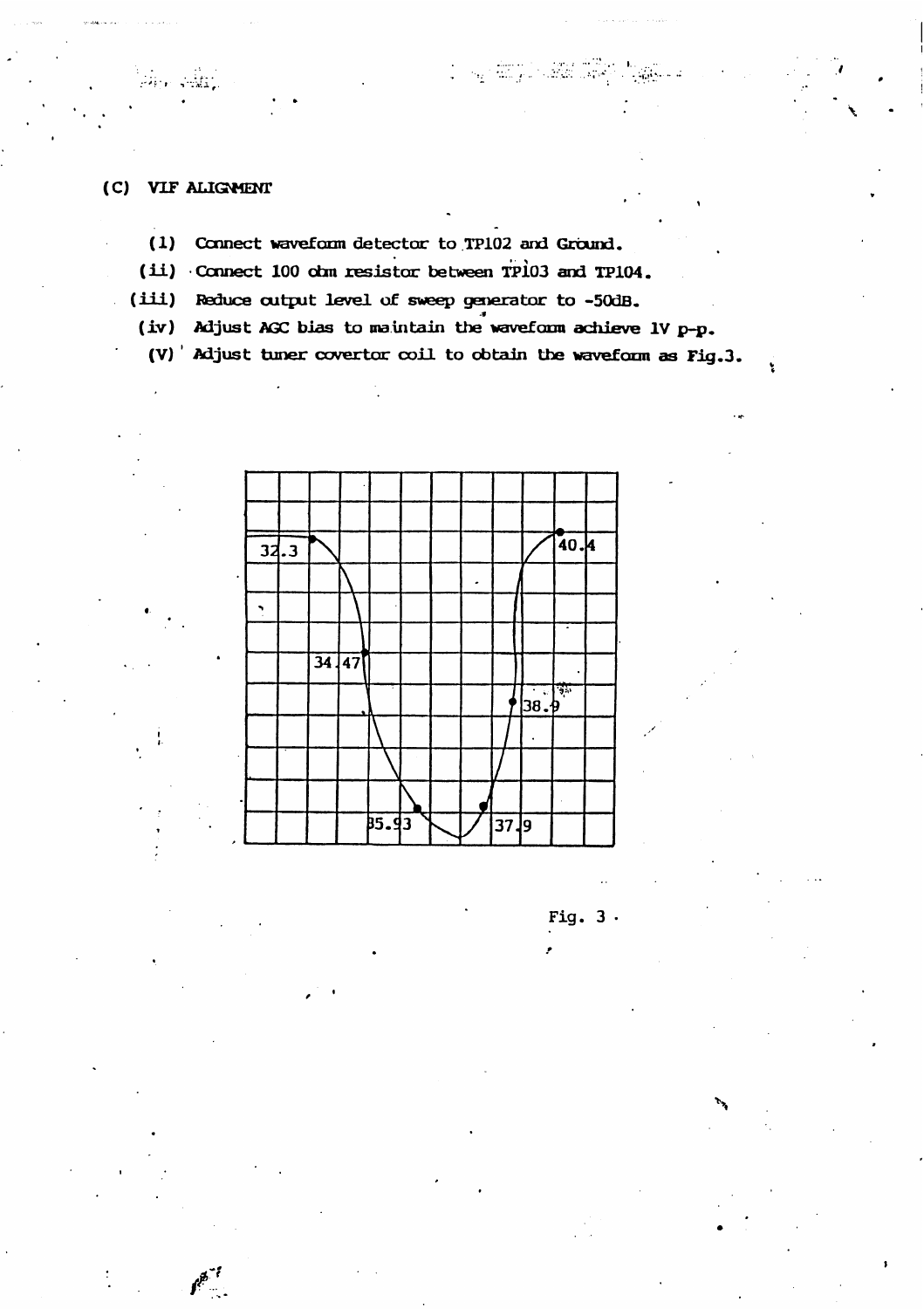#### D. AFC ALIGNMENT

- Connect Philips Pattern Generator to tuner test point  $(i)$ and Ground (Frequency is 38.9 Miz color bar)
- (ii) Connect Digital multimeter to PIN 18 at IC102.
- (iii) Adjust T101 to obtain a DC 6V.

#### SOUND TANK COIL ALIGNMENT  $E_{-}$

- (i) Connect Philips Pattern Generator to tuner test point and Ground (Frequency is 38.9 MHz color bar)
- (ii) Connect Digital multimeter to PIN 12 at IC101.
- (iii) Adjust T103 to obtain a DC 2.8V.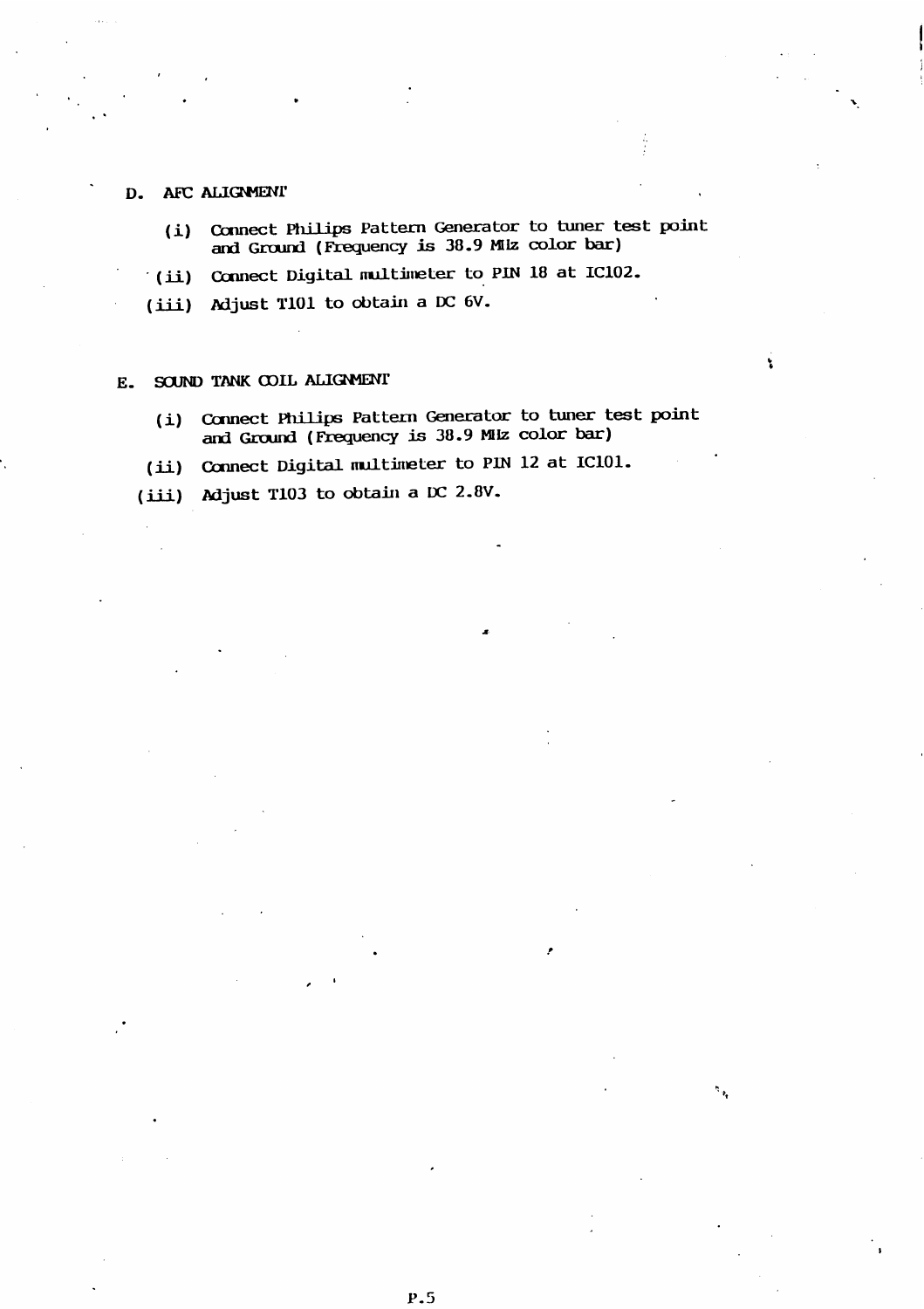#### SIF ALIGNMENT  $\mathbf{F}$ .

(i) Connect the sweep generator to TP105.

(ii) Connect waveform detect to PIN 1 and PIN 3 at CN306.

 $(iii)$ Connect AGC Bias voltage to TP101.

 $(iv)$ The output of sweep generator should be -40dB.

Adjust T104 and T102 to obtain the waveform as Fig.5.  $\mathbf{r}$  $(v)$ 

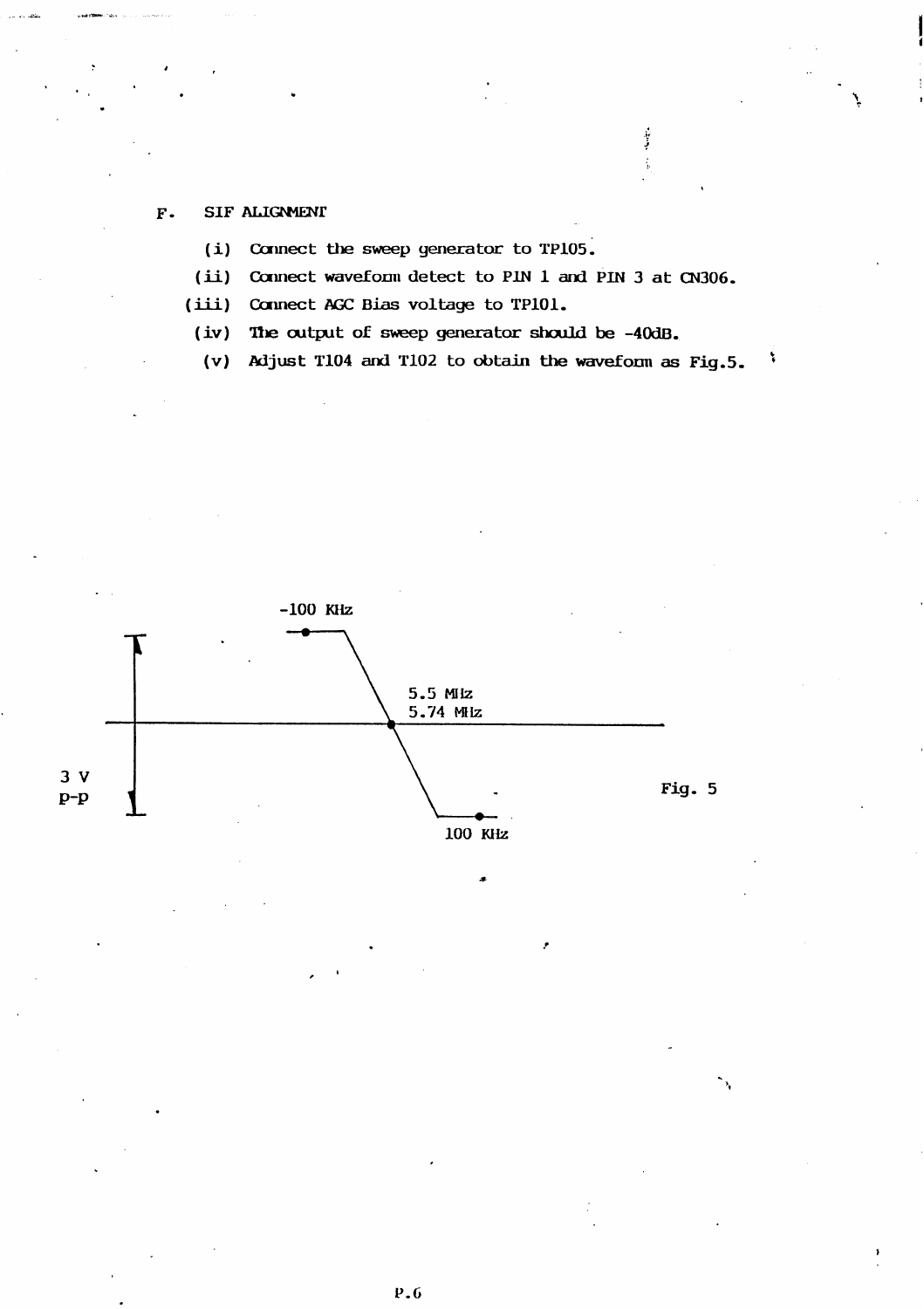#### STEREO and Dual Sound Alignment  $G<sub>z</sub>$

- Receive color bar pattern (with stereo and Dual Sound).  $(1)$
- Connect oscilloscope to TP001 and TP002.  $(2)$
- (3) Mojust T001, VR001 and VR003 to obtain a maximum amplitude as Fig.6 & Fig. 7.



#### Separation Alignment н.

- (1) Receive color bar pattern (with stereo sound, L 3 Kilz  $R$  1 KHz).
- Connect Digital multimeter to PIN 1 at CN201 and ground.  $(2)$
- Adjust volume control to obtain a 0.89/Vmms.  $(3)$
- Switch off the left channel signal (3 KHz) from the  $(4)$ signal generator.
- Adjust VR002 to make a minimum output level.  $(5)$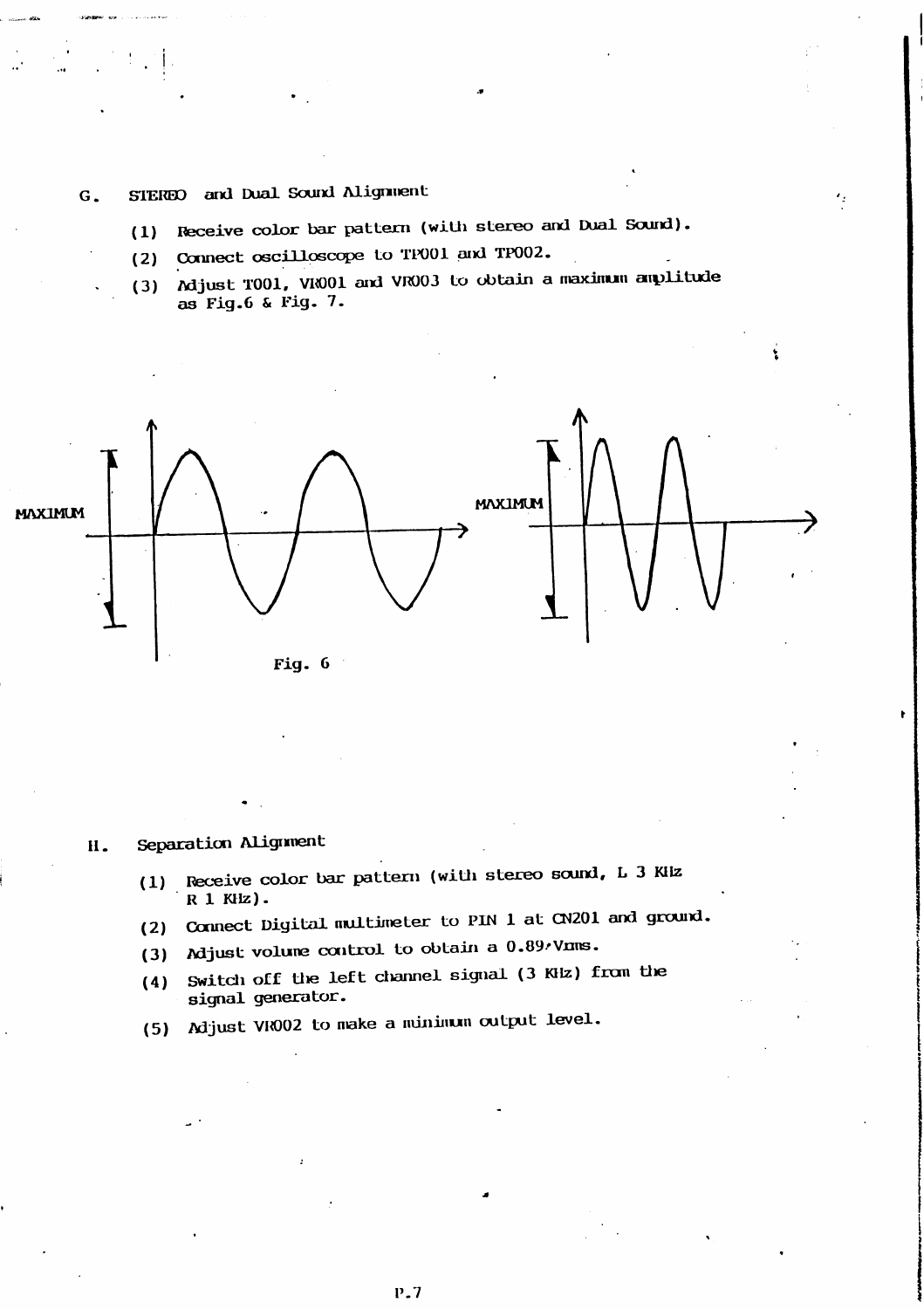#### **BUT COTOOLS VITTCAMENL**

 $\overline{\phantom{a}}$ 

- $(1)$ Receive Philips Pattern.
- Connect Oscilloscope to TP305.  $(2)$
- 
- (3) Set color control to maximum position.<br>(4) Adjust T301, CT301 and VR302 to obtain the waveform as Fig.6.



Ÿ

Fig.6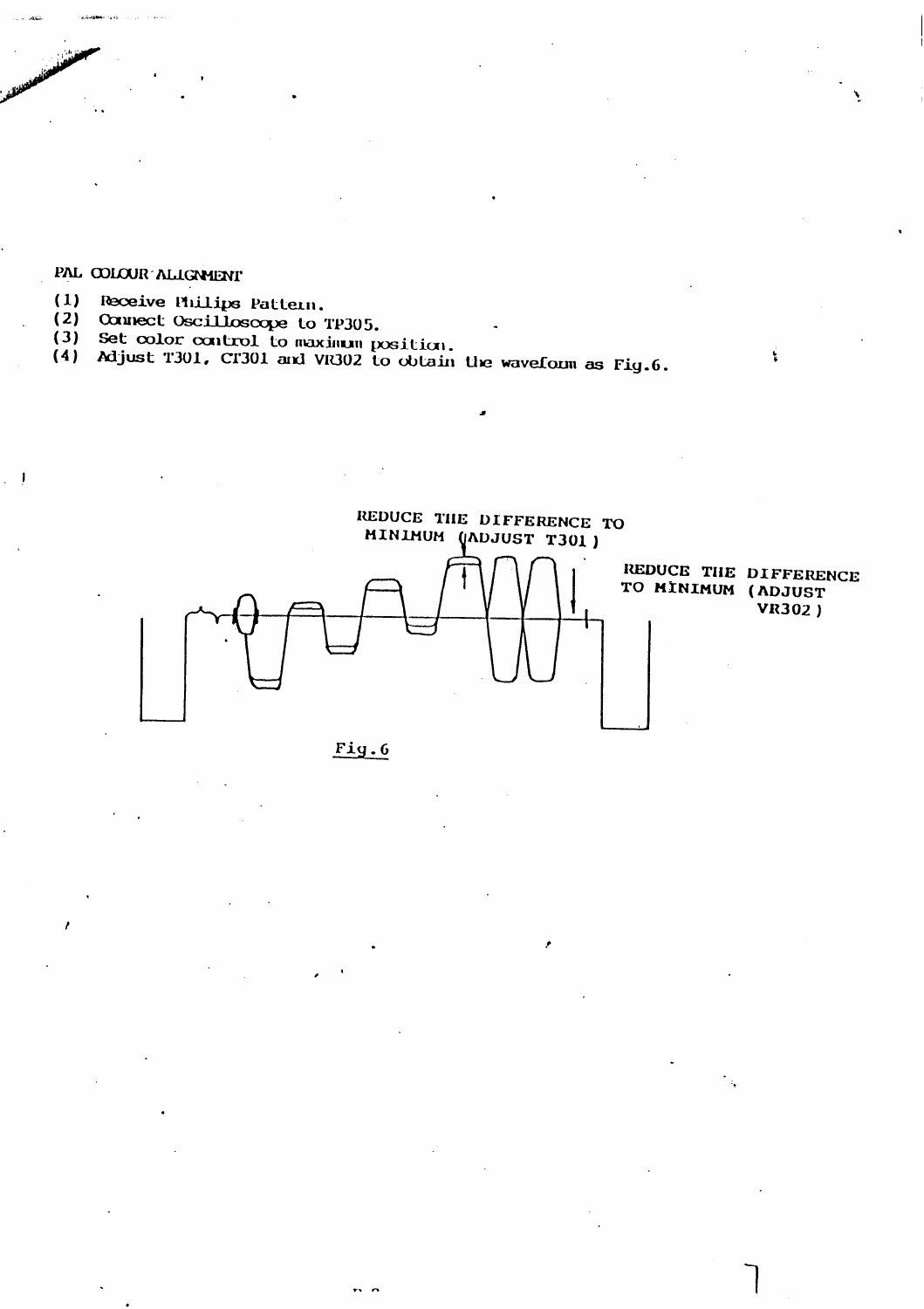#### B+ ADJUSIMENT

- 1) Connect a digital volt meter to TPB+ and ground.
- 2) Set Brightness, contrast and colour to minimum.
- 3) Adjust VR901 and obtain a reading of 112v.

#### HORIZONIAL CIRCUIT ADJUSIMENT

- $1)$ Receive Monoscope Pattern input signal 80dBuV.
- 2) Connect terminal 25 pin of IC102 and the ground with the Elect.Cap. 10/16
- $3)$ Adjust VR103 to obtain the picture running at center.
- 4) Adjust VR102 to obtain the picture at center.

#### VERTICAL CIRCUIT ADJUSTMENT

- Receive the Monoscope Pattern.  $1)$
- 2) Adjust V-size (VR401) to obtain a normal picture.

#### WHITE BALANCE ALIGNMENT STEP

(deguss the picture by deguassing coil if necessary)

- Turn the brightness, contrast and picture control to minimum value.  $\mathbf{1}$
- Turn VR501,502,504 to middle position. Turn VR503,505 to middle position. 2)
- 3) Turn VR301 to middle position.
- Receive a black and white pattern. 4)
- 5) Connect a digital meter between G2 and Ground on CRT Board.
- 6) Adjust screen volume on FBT to obtain a 310V.
- 7) Adjust  $vR502, 503, 504, 505$  to obtain a uniformly white picture (9300°K)

#### SUB-BRIGHINESS ALIGNMENT

- 1) Receive a colour bar pattern.
- Turn the brightness, contrast and colour to minimum. 2)
- 3) Adjust VR301 until the brightest bar can just be screen.

#### FOCUS ALIGNMENT

- 1) Set the brightness and contrast to middle position.
- 2) Receive a monoscope pattern.
- 3) Adjust focus control to obtain sharpest picture.

#### AGC ALIGNMENT

- 1) Receive CH69 (UHF) and input field strength in 63dB ±3dB input.
- 2) Adjust VR101 to the point where noise is disappeared.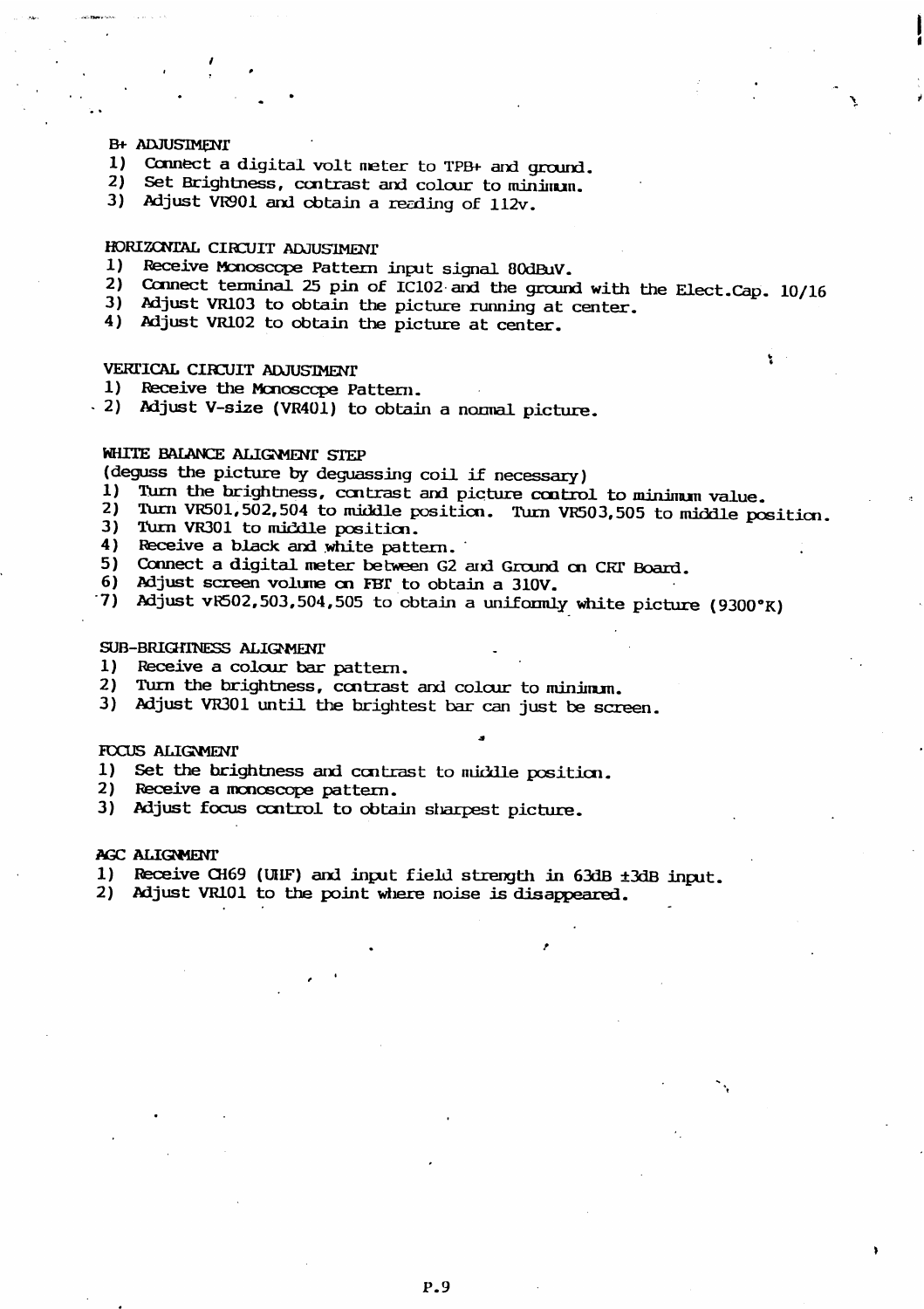| VOLTAGE TABLE FOR IC                                                                                                                                                                                                                                                                                           |                                                                                                                                                                                                                                                                                                                                 |                                                                                                                                                                                                                                                                                      |                                       |                                        |                                             |  |  |
|----------------------------------------------------------------------------------------------------------------------------------------------------------------------------------------------------------------------------------------------------------------------------------------------------------------|---------------------------------------------------------------------------------------------------------------------------------------------------------------------------------------------------------------------------------------------------------------------------------------------------------------------------------|--------------------------------------------------------------------------------------------------------------------------------------------------------------------------------------------------------------------------------------------------------------------------------------|---------------------------------------|----------------------------------------|---------------------------------------------|--|--|
| <b>SYMBOL</b>                                                                                                                                                                                                                                                                                                  | <b>IC801</b>                                                                                                                                                                                                                                                                                                                    | <b>IC804</b>                                                                                                                                                                                                                                                                         | <b>SYMBOL</b>                         | <b>IC801</b>                           |                                             |  |  |
| PIN NO.                                                                                                                                                                                                                                                                                                        | (V)                                                                                                                                                                                                                                                                                                                             | (V)                                                                                                                                                                                                                                                                                  | PIN NO.                               | (V)                                    |                                             |  |  |
| $\mathbf{1}$<br>$\frac{2}{3}$<br>$\boldsymbol{4}$<br>5<br>$\bf 6$<br>$\boldsymbol{7}$<br>$\bf 8$<br>$\mathbf{9}$<br>10<br>11<br>12<br>13<br>14<br>15<br>16<br>17<br>18<br>19<br>$20\,$<br>21<br>22<br>23<br>24<br>25<br>26<br>27<br>28<br>29<br>30<br>31<br>32<br>33<br>34<br>35<br>36<br>37<br>38<br>39<br>40 | 5<br>1.8<br>1.9<br>0.03<br><b>GEN</b><br>4.9<br>2.2<br>2.4<br>2.5<br>5.0<br><b>GEN</b><br>2.1<br>5<br><b>GEN</b><br>0.42<br>0.5<br>0.4<br>3.8<br>4.5<br>0.8<br>2.5<br>$\mathbf{N}$<br>4.3<br>4.3<br><b>GEN</b><br>0.5<br>0.5<br>0.5<br>0.3<br>0.5<br>4.2<br>0.3<br>$\mathbf 0$<br>3.7<br>3.6<br>3.6<br>1.2<br>1.3<br>3.8<br>2.2 | <b>GEN</b><br>4.2<br>4.3<br>NC<br>NC<br>NC<br>NC<br>NC<br>$\mathbf{NC}$<br>NC<br>NC<br>5.0<br><b>GEN</b><br><b>GEN</b><br>2.3<br>2.0<br>$\bf{0}$<br><b>GEN</b><br>$\mathbf{NC}$<br>NC<br>NC<br>$\mathbf{N}$<br><b>GEN</b><br>$\mathbf{N}$<br>$\mathbf{N}$<br><b>GEN</b><br>NC<br>5.0 | 43<br>44<br>45<br>46<br>47<br>48<br>t | 4.2<br>0.8<br>0.8<br>0.8<br>2.5<br>5.0 | ٠.<br>ţ<br>$\pmb{\mathsf{v}}$<br>$\epsilon$ |  |  |
| 41<br>42                                                                                                                                                                                                                                                                                                       | 2.2<br>4.2                                                                                                                                                                                                                                                                                                                      |                                                                                                                                                                                                                                                                                      |                                       |                                        |                                             |  |  |

ļ,

بر<br>2007ء – ب

#### NOIE : VOLTAGE ARE TAKEN UNDER TUNED CONDITION WITH

 $\overline{a}$ 

| <b>CONTRAST</b>  | : Maximum Position             |
|------------------|--------------------------------|
| <b>BRIGHNESS</b> | : Maximum Position             |
| <b>COLOR</b>     | : Maximum Position             |
| SIGNAL INPUT     | $\pm$ 80 dmv                   |
| CHANNEL SEITING  | : The Last Channel of UIF High |
| SIGNAL PATTERN   | : Colour Bar                   |
|                  |                                |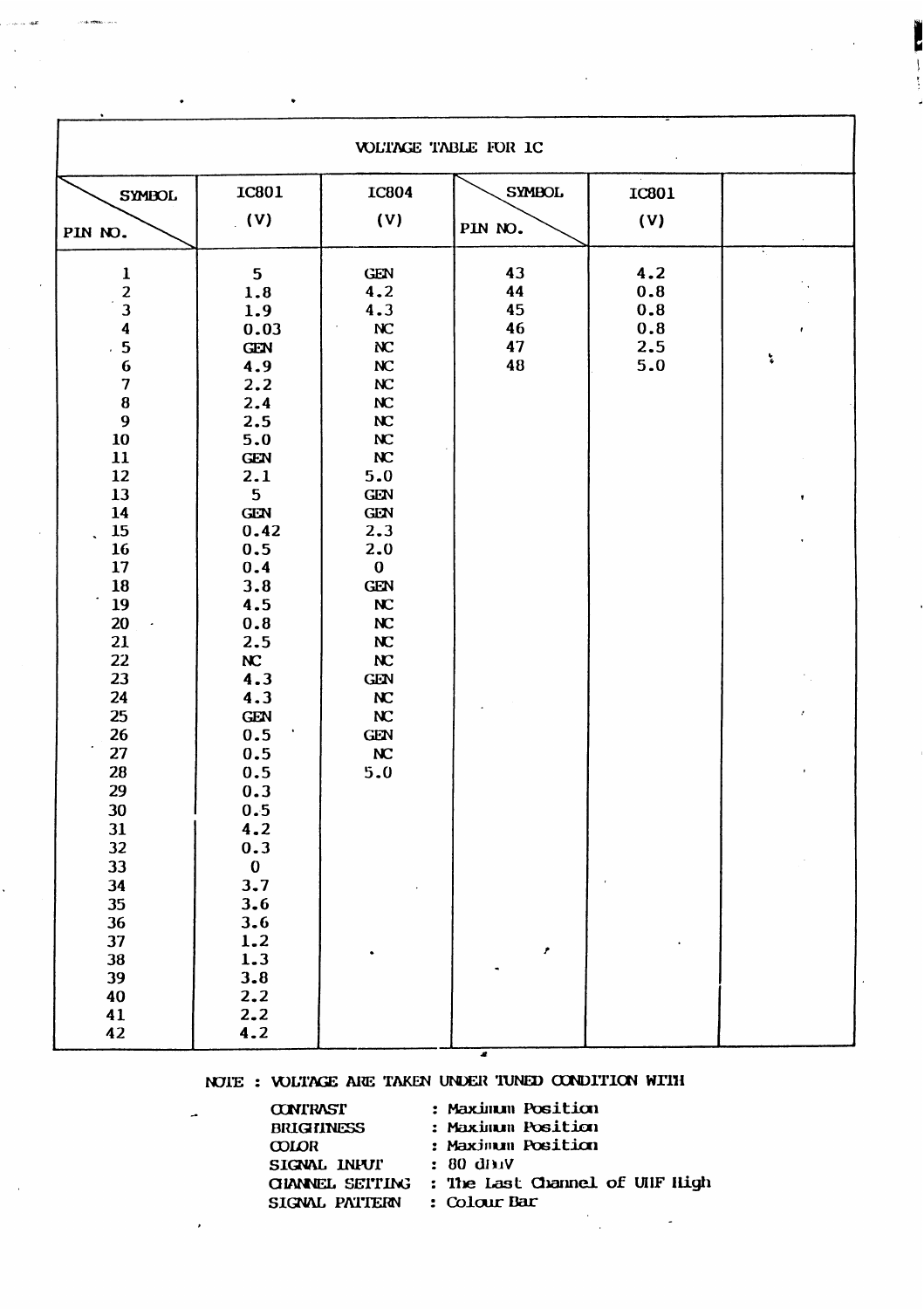| $\bullet$<br>٠<br>VOLTAGE TABLE FOR IC<br>$\mathbf{t}^{-1}$                                                                                                                                                   |                                                                                                                                                                                                                                                                                                                                           |                                                                                         |                                                                                                                                                    |                                        |                                                                                                                                                                                                                                                  |  |  |
|---------------------------------------------------------------------------------------------------------------------------------------------------------------------------------------------------------------|-------------------------------------------------------------------------------------------------------------------------------------------------------------------------------------------------------------------------------------------------------------------------------------------------------------------------------------------|-----------------------------------------------------------------------------------------|----------------------------------------------------------------------------------------------------------------------------------------------------|----------------------------------------|--------------------------------------------------------------------------------------------------------------------------------------------------------------------------------------------------------------------------------------------------|--|--|
| SYMBOL<br>PIN NO.                                                                                                                                                                                             | <b>IC701</b><br>(V)                                                                                                                                                                                                                                                                                                                       | IC602<br>(V)                                                                            | <b>IC101</b><br>$(\dot{V})$                                                                                                                        | <b>IC103</b><br>(V)                    | <b>IC802</b><br>(V)                                                                                                                                                                                                                              |  |  |
| $\frac{1}{2}$<br>$\frac{3}{4}$<br>5<br>6<br>7<br>8<br>$\overline{9}$<br>${\bf 10}$<br>11<br>12<br>13<br>14<br>15<br>16<br>17<br>${\bf 18}$<br>19<br>$\dot{z}$<br>21<br>22<br>23<br>24<br>25<br>26<br>27<br>28 | 3.0<br>$\mathbf{3}$<br>$\mathbf{O}$<br>NC<br>NC<br>NC<br>$\mathbf 0$<br>$\mathbf{NC}$<br>$\mathbf 0$<br>$\pmb{0}$<br>$\overline{0}$ .<br>$\mathbf 0$<br>$\mathbf 0$<br>GND.<br>$\bf{0}$<br>$\pmb{0}$<br>$\pmb{0}$<br>$\pmb{0}$<br>$\boldsymbol{0}$<br>$\bf{0}$<br>3.0<br>3.0<br>3.0<br>NC<br>3.0<br>3.0<br>3.0<br>$\overline{\mathbf{3}}$ | <b>GND</b><br>5 <sub>1</sub><br><b>GND</b><br><b>GND</b><br>2.9<br>3.3<br>$\frac{5}{5}$ | 1.8<br>2.1<br>2.6<br>1.8<br>1.8<br>2.1<br>2.1<br>ή.,<br>1.8<br>1.8<br>4.0<br>4.0<br>3.0<br>0.04<br>1.65<br>1.76<br>3.0<br>0.03<br>GWD<br>5<br>1.78 | 15.5<br><b>GND</b><br>11.9<br>$\sim$ 1 | $\mathbf{N}$<br>4.2<br>2.2<br>2.2<br>3.8<br>$\frac{1}{1}$<br>$\frac{3}{1}$<br>3.6<br>3.6<br>3.7<br>$\mathbf 0$<br>$0.3$ .<br>4.2<br><b>GND</b><br>0.6<br>0.5<br>0.5<br>0.3<br>0.5<br>GND<br>4.2<br>2.5<br>0.8<br>0.8<br>0.8<br>5.0<br>5.0<br>5.0 |  |  |

NOTE : VOLTAGE ARE TAKEN UNDER TUNED CONDITION WITH

| <b>CONTRAST</b><br><b>BRIGHINESS</b> | : Maximum Position<br>: Maximum Position |
|--------------------------------------|------------------------------------------|
| <b>COLOR</b>                         | : Maximum Position                       |
| SIGNAL INFUT                         | $: 80$ dBuV                              |
| <b>CHANNEL SETTING</b>               | : The Last Channel of UHF High           |
| SIGNAL PATTERN                       | : Colour Bar                             |

٦.

 $\bar{\lambda}$  the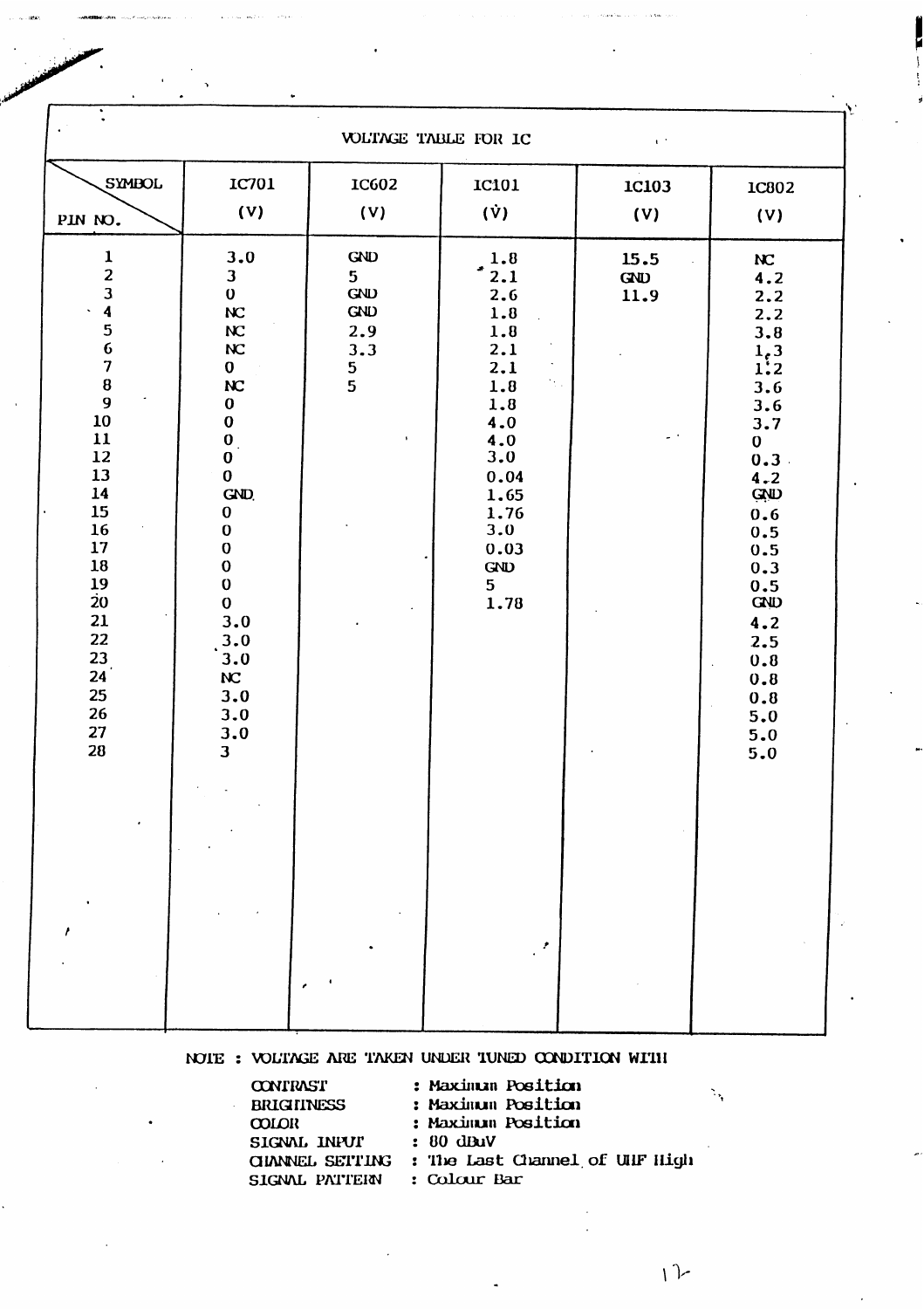| VOLTAGE TABLE FOR IC                                                                                                                                                                                                                       |                                                                                                                                                                                                                                                                                                                                                                  |                                                                                                                                                                                                                                 |                                                                                                                                                                  |                                                                                                                                                            |                                                                                                                                                                                                                            |  |  |
|--------------------------------------------------------------------------------------------------------------------------------------------------------------------------------------------------------------------------------------------|------------------------------------------------------------------------------------------------------------------------------------------------------------------------------------------------------------------------------------------------------------------------------------------------------------------------------------------------------------------|---------------------------------------------------------------------------------------------------------------------------------------------------------------------------------------------------------------------------------|------------------------------------------------------------------------------------------------------------------------------------------------------------------|------------------------------------------------------------------------------------------------------------------------------------------------------------|----------------------------------------------------------------------------------------------------------------------------------------------------------------------------------------------------------------------------|--|--|
| <b>SYMBOL</b><br>PIN NO.                                                                                                                                                                                                                   | IC601<br>(V)                                                                                                                                                                                                                                                                                                                                                     | IC102<br>(V)                                                                                                                                                                                                                    | IC302<br>(v)                                                                                                                                                     | IC304<br>(V)                                                                                                                                               | IC301<br>(V)                                                                                                                                                                                                               |  |  |
| $\mathbf 1$<br>23456789<br>10<br>11<br>12<br>$13\,$<br>${\bf 14}$<br>15<br>16<br>17<br>18<br>19<br>20<br>21<br>22<br>23<br>24<br>25<br>26<br>27<br>28<br>29<br>30<br>31<br>32<br>33<br>34<br>35<br>36<br>37<br>138<br>39<br>40<br>41<br>42 | 4.33<br>0.82<br>4.85<br>4.85<br>4.85<br>NC<br>0.04<br>0.02<br>2.5<br>4.1<br>GND.<br>4.5<br>5<br>5<br>5<br>5<br>$5\overline{)}$<br>0.1<br>5<br>5<br>GND<br>$\boldsymbol{0}$<br>$\mathbf 0$<br>$\begin{matrix} 0 \\ 0 \end{matrix}$<br>0.4<br>$-0.02$<br>5<br>4.6<br><b>GND</b><br>2.4<br>2.4<br>5<br>0.6<br>4.9<br>4.9<br>0.02<br>GND.<br>3.3<br>2.8<br>0.25<br>5 | 5.4<br>2.9<br>2.8<br>3.5<br>3.2<br>GVD<br>11.6<br>5.6<br>5.6<br>2:4<br>1.85<br>$\mathbf{N}$<br>3 <sup>1</sup><br>1.5<br>$\mathbf{N}$<br>GVD<br>3.5<br>5.0<br>6.6<br>5.6<br>5,6<br>9.5<br>2.8<br>2.8<br>4.6<br>0.8<br>0.8<br>3.3 | 3.6<br>GND<br>3.6<br>3.6<br>3.6<br>3.6<br>3.6<br>0.01<br>0.14<br>0.02<br>$\overline{\mathbf{3}}$<br>0.02<br>$\overline{\mathbf{3}}$<br>11.2<br>0.02<br>3.0<br>z. | 3.4<br>11.2<br>8.4<br>8.3<br>8.2<br>0.86<br>0.1<br>4.1<br>4.1<br>4.1<br>2.7<br>3.1<br>$\mathbf{N}$<br>3:9<br>3.9<br>2.6<br>1.9<br><b>GND</b><br>3.4<br>3.4 | 0.09<br>$\mathbf 0$<br>$\bf{0}$<br>$\bf{O}$<br>$\bf{0}$<br>$\begin{matrix} 0 \\ 0 \\ 0 \\ 0 \end{matrix}$<br>GND <sup>'</sup><br>0.1<br>$\bf{0}$<br>0.1<br>$\bf{0}$<br>0.1<br>$\bf{0}$<br>0.09<br>$\mathbf 0$<br>0.09<br>5 |  |  |

غز

 $\bar{1}$  .

 $\mathbf{I}$ 

۰,

 $\hat{\mathcal{L}}$ 

## NOTE : VOLTAGE ARE TAKEN UNDER TUNED CONDITION WITH

| <b>CONTRAST</b><br><b>BRIGHINESS</b><br>MOR<br>SIGNAL INPUT<br><b>GIANNEL SEITING</b><br>SIGNAL PATTEIN | : Maximum Position<br>: Maximum Position<br>: Maximum Position<br>$: 80$ dBuV<br>: The Last Channel of UHF High<br>: Colour Bar |  |
|---------------------------------------------------------------------------------------------------------|---------------------------------------------------------------------------------------------------------------------------------|--|
|---------------------------------------------------------------------------------------------------------|---------------------------------------------------------------------------------------------------------------------------------|--|

 $\bar{\Sigma}$ 

۰,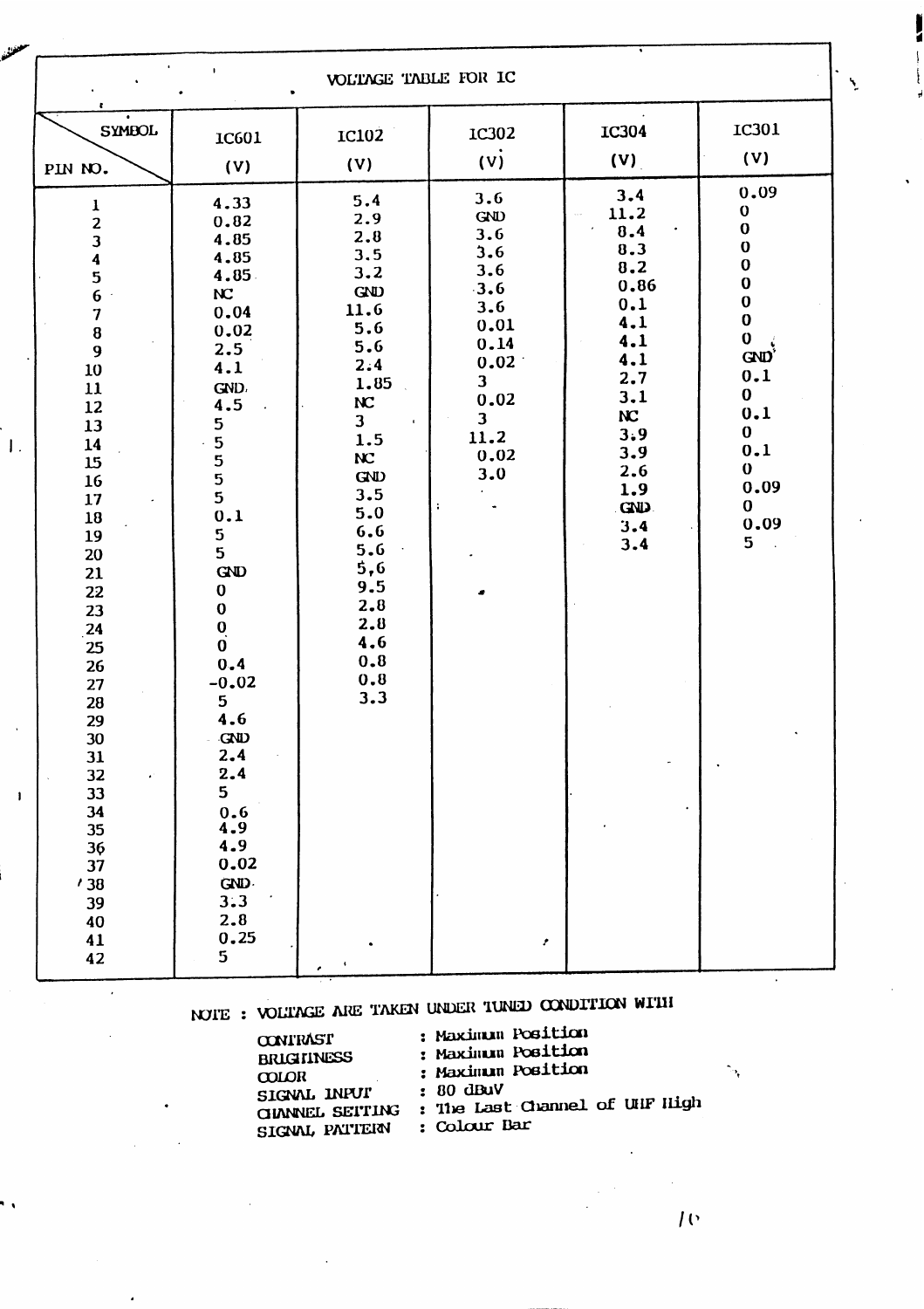| <b>VOLTAGE TABLE FOR IC</b><br>$\pmb{\mathsf{v}}$                                                                                                                                               |                                                                                                                                |                                                                                                                                                                                                                                           |                  |                                                                                                           |                                                                                                 |  |  |  |
|-------------------------------------------------------------------------------------------------------------------------------------------------------------------------------------------------|--------------------------------------------------------------------------------------------------------------------------------|-------------------------------------------------------------------------------------------------------------------------------------------------------------------------------------------------------------------------------------------|------------------|-----------------------------------------------------------------------------------------------------------|-------------------------------------------------------------------------------------------------|--|--|--|
| <b>SYMBOL</b><br>PIN NO.                                                                                                                                                                        | <b>IC305</b><br>(V)                                                                                                            | IC303<br>(V)                                                                                                                                                                                                                              | IC901<br>(V)     | <b>IC401</b><br>(V)                                                                                       | <b>IC201</b><br>(V)                                                                             |  |  |  |
| $\frac{1}{2}$<br>$\mathbf{3}$<br>$\boldsymbol{4}$<br>5678<br>$\overline{9}$<br>10<br>11<br>12 <sup>°</sup><br>13<br>14 <sup>·</sup><br>15<br>16<br>17<br>18<br>19<br>20<br>21<br>22<br>23<br>24 | 7.4<br>7.4<br><b>GND</b><br>2.2<br>2.3<br>8.0<br>11.4<br>5.6<br>3.2<br>7.8<br>2.9<br>7.6<br>2.1<br>7.1<br>0.9<br>$\mathbf{NC}$ | 5.1<br>$\mathbf{0}$<br>3.8<br>$\mathbf 0$<br>3.9<br>3.5<br>${\bf G}\!{\bf W}\!{\bf D}$<br>GND<br>3.3<br>3.8.<br>$\mathbf{0.8}$<br>5.1<br>5.1<br>$\mathbf{NC}$<br>4, 4<br>9.8<br>3.4<br>9.5<br>NC<br>3.1<br>NC<br>4.4<br><b>GND</b><br>5.1 | 10.6<br>GVD<br>5 | 1.2<br>${\bf G}\!{\bf W}\!{\bf D}$<br>1.3<br>$\cdot$ GND<br>12.6<br>$25\phantom{.0}$<br>NC<br>5.7<br>24.6 | 1.2<br>0.01<br>GND<br>15.3<br>0.01<br>1.2<br>14.2<br>$7.9$<br>15.2<br>8.0<br>14.2<br><b>GND</b> |  |  |  |
|                                                                                                                                                                                                 |                                                                                                                                |                                                                                                                                                                                                                                           |                  |                                                                                                           |                                                                                                 |  |  |  |

出地

## NOTE : VOLTAGE ARE TAKEN UNDER TUNED CONDITION WITH

| <b>CONTRAST</b>        | : Maximum Position             |
|------------------------|--------------------------------|
| <b>BRIGHINESSS</b>     | : Maximum Position             |
| <b>COLOR</b>           | : Maximum Position             |
| SIGNAL INFUI           | $: 80$ dBuV                    |
| <b>CIANNEL SEITING</b> | : The Last Channel of UIF High |
| SIGNAL PATTERN         | : Colour Bar                   |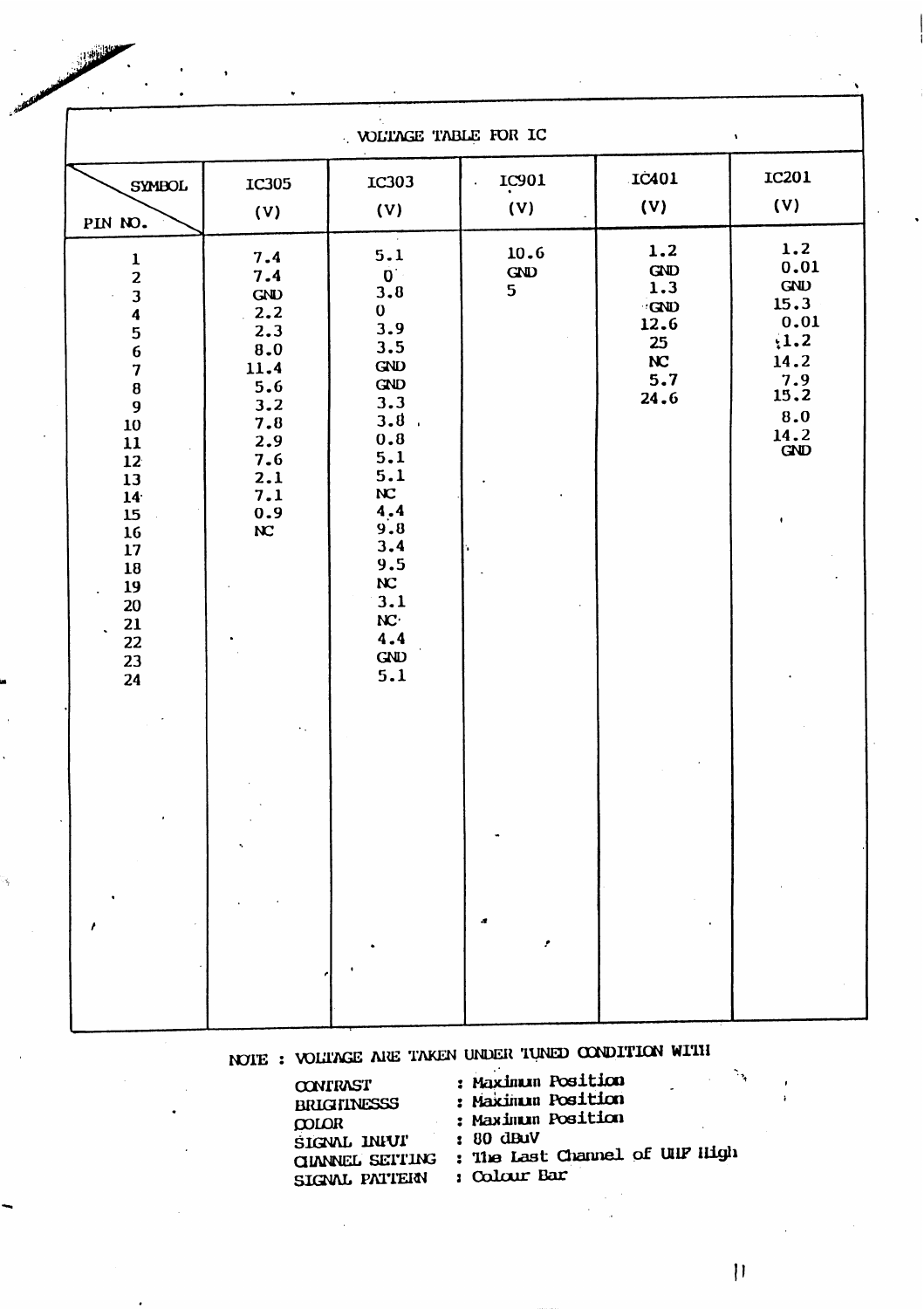| ÷                                                                                                                                                                                                                                                                                           |                                                                                                                               |                                                                                                                                        |                                                                   |                                                      |                                                                                                                                                                                                                                   |  |  |  |  |
|---------------------------------------------------------------------------------------------------------------------------------------------------------------------------------------------------------------------------------------------------------------------------------------------|-------------------------------------------------------------------------------------------------------------------------------|----------------------------------------------------------------------------------------------------------------------------------------|-------------------------------------------------------------------|------------------------------------------------------|-----------------------------------------------------------------------------------------------------------------------------------------------------------------------------------------------------------------------------------|--|--|--|--|
|                                                                                                                                                                                                                                                                                             | VOLTAGE TABLE FOR IC                                                                                                          |                                                                                                                                        |                                                                   |                                                      |                                                                                                                                                                                                                                   |  |  |  |  |
| SYMBOL                                                                                                                                                                                                                                                                                      | <b>IC005</b>                                                                                                                  | <b>IC006</b>                                                                                                                           | 1C007,008                                                         | IC009                                                | IC010                                                                                                                                                                                                                             |  |  |  |  |
| PIN NO.                                                                                                                                                                                                                                                                                     | (V)                                                                                                                           | (V)                                                                                                                                    | (V)                                                               | (V)                                                  | (V)                                                                                                                                                                                                                               |  |  |  |  |
| $\mathbf{1}$<br>$\overline{\mathbf{c}}$<br>$\mathbf{3}$<br>4<br>$\begin{array}{c} 5 \\ 6 \\ 7 \end{array}$<br>$\begin{array}{c} 8 \\ 9 \end{array}$<br>10<br>11<br>12<br>13<br>14<br>15<br>$\ddot{16}$<br>17.<br>${\bf 18}$<br>19<br>$20\,$<br>21<br>22<br>23<br>24<br>25<br>26<br>27<br>28 | 2.1<br>0.78<br>0.61<br>0.61<br>0.61<br><b>GND</b><br>GND<br>GND<br>3.1<br>7.1<br>0.61<br>2.1<br>0.78<br>0.78<br>.0.78<br>11.3 | 2.0<br>GND<br>2.3<br>5.3<br>3.9<br>4.0<br>4.0<br>3.9<br>1.2<br>2.1<br>4.2<br>5.3<br>4.2<br>GND<br>2.3<br>2.6<br>NC<br>NC<br>GVD<br>3.3 | 5.2<br>1.4<br>1.4<br><b>GND</b><br>5.2<br>5.2<br>5.2<br>11.4<br>÷ | 2.6<br>2.6<br>2.6<br>GND<br>5.2<br>1.4<br>1.4<br>1.4 | 5.2<br>NC<br>NC<br>5.2<br><b>GND</b><br>5.2<br><b>GND</b><br>2.6<br>2.6<br>2.6<br><b>GND</b><br><b>GND</b><br>5.2<br>GND<br>4.8<br>2.3<br>2.2<br>5.2<br>2.6<br>NC<br>2.3<br>$\mathbf{N}$<br>5.2<br>NC<br>GND<br>NC<br>0.03<br>5.2 |  |  |  |  |
|                                                                                                                                                                                                                                                                                             |                                                                                                                               |                                                                                                                                        |                                                                   |                                                      |                                                                                                                                                                                                                                   |  |  |  |  |
|                                                                                                                                                                                                                                                                                             |                                                                                                                               |                                                                                                                                        |                                                                   |                                                      |                                                                                                                                                                                                                                   |  |  |  |  |

NOTE : VOLTAGE ARE TAKEN UNDER TUNED CONDITION WITH

| <b>CONTRAST</b>             | : Maximum Position<br>٠                        |
|-----------------------------|------------------------------------------------|
| <b>BRIGHNESS</b>            | : Maximum Position                             |
| <b>COLOR</b>                | : Maximum Position                             |
| SIGNAL INFUT                | $: 80$ dBuV                                    |
|                             | CHANNEL SEITING : The Last Channel of UHF High |
| SIGNAL PATTERN : Colour Bar |                                                |

 $\frac{1}{2}$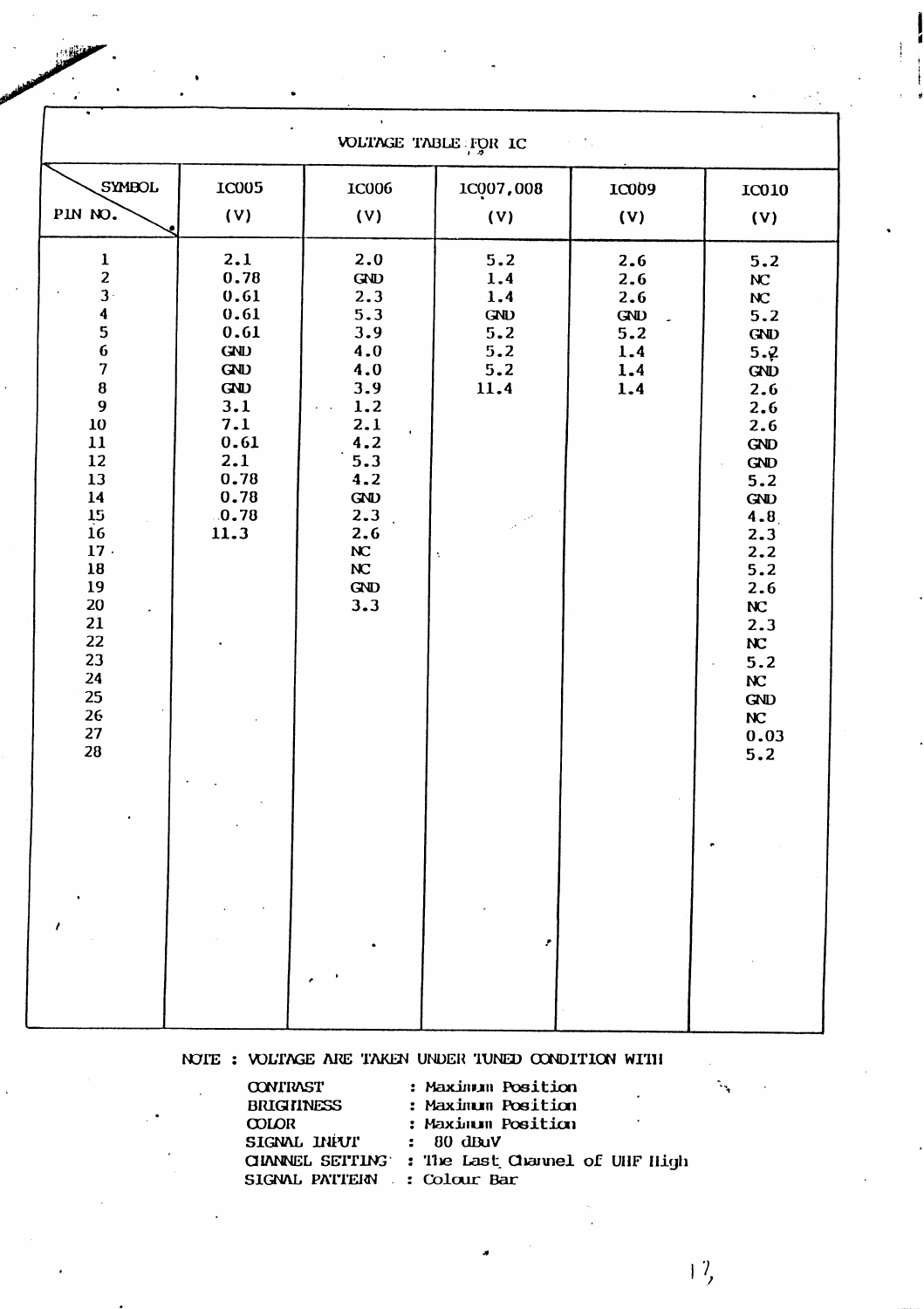|                  | VOLTAGE TABLE FOR TRANSISTOR |              |                        |                               |                |              |              |  |  |  |
|------------------|------------------------------|--------------|------------------------|-------------------------------|----------------|--------------|--------------|--|--|--|
| <b>SYMBOL</b>    | $\overline{B(V)}$            | C (V)        | E(V)                   | <b>SYMBOL</b>                 | B(V)           | C (V)        | E(V)         |  |  |  |
| Q001             | 2.1                          | 7.6          | 1.4                    | Q <sub>302</sub>              | $\bf{0}$       | 1.9          | $\mathbf 0$  |  |  |  |
| Q002             | 3.5                          | 11.4         | 2.8                    | Q303                          | 3.05           | $\bf{0}$     | 3.75         |  |  |  |
| Q <sub>003</sub> | 1.8                          | 3.4          | 1.1                    | Q401                          | 0.4            | 60.0         | $-0.01$      |  |  |  |
| Q <sub>004</sub> | 2.5                          | 5.3          | 1.8                    | Q402                          | $-0.1$         | 110.0        | $\mathbf 0$  |  |  |  |
| Q005             | 3.7                          | 11.4         | $\ddot{\textbf{3}}$ .0 | Q601                          | 0.6            | 2.01         | $\bf{0}$     |  |  |  |
| Q006             | 5.2                          | 5.2          | 4.5                    | Q602                          | 0.7            | 0.06         | $\ddot{ }$ 0 |  |  |  |
| Q007             | 0.08                         | 5.2          | 0.3                    | Q603                          | 9.2            | 12.2         | 8.7          |  |  |  |
| Q008             | 0.65                         | 0.01         | $\bf{0}$               | Q604                          | $\mathbf{0}$   | 0.24         | $\bf{0}$     |  |  |  |
| Q <sub>009</sub> | 0.55                         | 0.01         | $\mathbf{0}$           | $_{a}$ Q605                   | 0.3            | 1.1          | $\bf{0}$     |  |  |  |
| Q010             | 0.01                         | 5.6          | 0.01                   | Q901                          | 9 <sup>°</sup> | 15.3         | 8.4          |  |  |  |
| Q101             | 10.2                         | 10.9         | 11.1                   | Q902                          | 6.4            | $-0.02$      | 2.1          |  |  |  |
| Q102             | 11.1                         | $\mathbf 0$  | 11.1                   | $Q903 -$                      | $-0.02$        | 1.55         | $\bf{0}$     |  |  |  |
| Q103             | 0.65                         | 0.04         | $\bf{0}$               | Q904                          | $-2.48$        | 264          | 0.1          |  |  |  |
| Q104             | 0.04                         | 11.1         | $\mathbf{0}$           | Q905                          | 0.6            | 0.04         | $\mathbf 0$  |  |  |  |
| Q105             | 1.10                         | 7.3          | 0.4                    | Q906                          | 109.5          | 110          | 110.1        |  |  |  |
| Q106             | $\mathbf{0}$                 | 2.4          | $\mathbf{0}$           | Q907                          | 110            | 110.1        | 109.4        |  |  |  |
| Q107             | 0.04                         | 11.1         | $\mathbf{0}$           | Q501                          | 3.13           | 134.2        | 2.6          |  |  |  |
| Q108             | 11.1                         | $\mathbf{0}$ | 11.1                   | Q <sub>5</sub> 0 <sub>2</sub> | 3.6            | 128.4        | 2.6          |  |  |  |
| Q109             | 3.5                          | 11.1         | 2.8                    | Q503                          | 3.1            | 127.4        | 2.6          |  |  |  |
| Q201             | 16.3                         | 15.7         | 15.6                   | Q701                          | $\mathbf{0}$   | $\mathbf{3}$ | $\mathbf{O}$ |  |  |  |
| Q301             | 0.04                         | 2.53         | $\bf{0}$               | Q702                          | $\mathbf{3}$   | $-0.8$       | 3            |  |  |  |

 $\mathcal{P}$ 

NOTE : VOLTAGE ARE TAKEN UNDER TUNED CONDITION WITH

| <b>CONTRAST</b>  | : Maximum Position             |
|------------------|--------------------------------|
| <b>BRIGHNESS</b> | : Maximum Position             |
| <b>COLOR</b>     | : Maximum Position             |
| SIGNAL INFUT     | $: 80$ dBuV<br>$\blacksquare$  |
| CHANNEL SEITING  | : The last Channel of UNF High |
| SIGNAL PATTERN   | : Colour Bar                   |

 $16$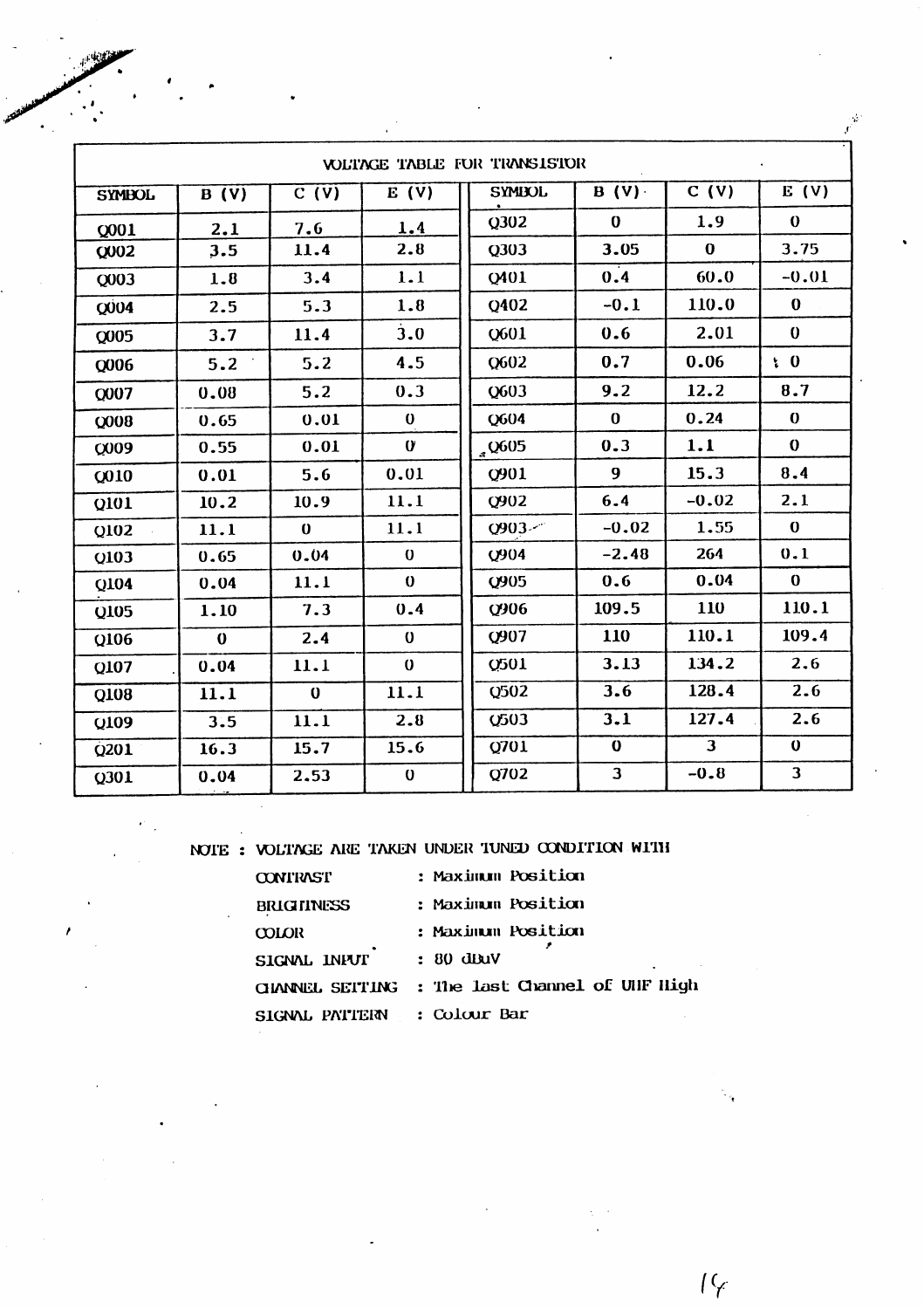### **MODEL NO.: CT-M516SW Chassis type GT-**

| Part Number | Description                         |                                | Qty                     |
|-------------|-------------------------------------|--------------------------------|-------------------------|
| 11310300517 | CARBON FILM RESISTOR 10K OHM        | $1/16W + 5%$                   |                         |
| 11310900517 | CARBON FILM RESISTOR 1 OHM          | $1/16W + 5%$                   | 1                       |
| 11347300517 | CARBON FILM RESISTOR 47K OHM        | $1/16W + 5%$                   | 1                       |
| 11368200517 | CARBON FILM RESISTOR 6.8K OHM       | $1/16W + 5%$                   | $\mathbf 1$             |
| 12747604203 | ELECT. CAP. 47 MFD 16V +-20%        |                                | $\mathbf{1}$            |
| 13060010100 | <b>INFRARED EMITTER EL-1L1</b>      | <b>KODENSHI</b>                | $\mathbf 1$             |
| 13121071929 | TRANSISTOR 2SA719R/S                | <b>MATSUSHITA</b>              | $\mathbf{1}$            |
| 13123094500 | <b>TRANSISTOR 2SC945 NEC</b>        |                                | 1                       |
| 13380301033 | I.C. SAA3010T PHILIPS               |                                | 1                       |
| 17272600099 | <b>BARE WIRE 54MM</b>               |                                | 0.1                     |
| 190R6330002 | REMOTE P.C.B. (140896)              |                                | 1                       |
| 51626040810 | SELF-TAPPING SCREW 2.6 X 8 P/T      | (HARDEN)                       | $\overline{c}$          |
| 774R6330100 | BATTERY SPRING (+VE)                |                                | 1                       |
| 774R6330200 | BATTERY SPRING (-VE)                |                                | 1                       |
| 774R6330300 | <b>BATTERY SPRING (+-VE)</b>        |                                | 1                       |
| 81004110413 | POLYBAG 4" X 11" X 0.04MM           | <b>W/RE-CYCLING MARK</b>       | 1                       |
| 849R6330100 | KEY PAD {FULL 40 KEYS}              |                                | 1                       |
| 892R6330102 | DIAL KEY PLATE - ENG STD W/RED      | /YELLOW/GREEN/BLUE/SILVER SS.  | 1                       |
| 900R6330103 | HANDSET TOP CABINET - MATT BLK.     | SPRAYED W/SILVER 8001C S.S.    | 1                       |
| 902R6330103 | HANDSET BOTTOM CABINET - MATT       | <b>BLACK SPRAYED</b>           | 1                       |
| 910R6330113 | HANDSET BATTERY DOOR - TEAC         | DESIGN (RC-652)(CT-M516SW)BLK  | 1                       |
| 973R6330100 | VOLUME/CHANNEL KNOB - MOULDED       | <b>BLACK</b>                   | 1                       |
| 00212100946 | 21" CRT (S/H) #A51KQK63X02          | <b>SAMSUNG</b>                 | 1                       |
| 00313142402 | TUNER OSCAR UVE33-W24/R16-3649      | MITSUMI (HIGH JACK)            | 1                       |
| 10710550066 | SOUND TRAP CERAMIC FILTER           | 5.5MHZ WEI HAW                 | 1                       |
| 10730550016 | SOUND BYPASS CERAMIC FILTER         | 5.5MHZ WEI HAW                 | 1                       |
| 10730574016 | SOUND BYPASS CERAMIC FILTER         | 5.74MHZ SFE-5.74MC MURATA      | 1                       |
| 10773340066 | SAW FILTER 33.4 MHZ (MURATA)        |                                | 1                       |
| 10773891600 | SAW FILTER TSF-5316 SANYO           |                                | 1                       |
| 11310110517 | CARBON FILM RESISTOR 100 OHM        | $1/4W + 5%$                    | $\boldsymbol{2}$        |
| 11315310517 | CARBON FILM RESISTOR 15K OHM        | $1/4W + 5%$                    | $\overline{\mathbf{c}}$ |
| 11322310167 | METAL FILM RESISTOR 22K OHM         | $1/4W + 1%$                    | 1                       |
| 16112140200 | MINI JACK #HSJ0914-01-040           | (HOSIDEN)                      | 1                       |
| 17155008400 | 7' AC LINE CORD W/7.5A PLUG         | (DOUB.INSULATION)2 PIN SAA APP | 1                       |
| 17262000540 | UL 1007 TOP COAT WIRE AWG 20        | 50MM BLACK 5 X 5MM             | 1                       |
| 17765510305 | 5 PINS FLAT CABLE L=100MM           |                                | 1                       |
| 17765510305 | 5 PINS FLAT CABLE L=100MM           |                                | 0                       |
| 18622750314 | <b>BATTERY 3A</b>                   |                                | $\overline{\mathbf{c}}$ |
| 19130130007 | 3 PIN SOCKET ASS'Y L=40MM           | (HALF CIRCLE)                  | 1                       |
| 61094210424 | <b>GIFT BOX - TEAC DESIGN</b>       | (CT-M516SW)                    | $\mathbf{1}$            |
| 66323058096 | SERIAL NO.LABEL - OC:GT-580/96      |                                | $\boldsymbol{2}$        |
| 66994210152 | RATING LABEL - TEAC DESIGN          | (CT-M516SW)                    | 1                       |
| 6709421001P | I/MANUAL - TEAC DESIGN W/           | DECODER (CT-M516SW)            | 1                       |
| 67892210302 | TELETEXT COMPLEMENT - TEAC          | <b>DESIGN</b>                  | 1                       |
| 67892210903 | EASY TUNE CARD (A) - TEAC (A)       | <b>DESIGN</b>                  | 1                       |
| 67893131502 | TOTAL CARE LABEL - TEAC DESIGN      | (BLK & WHITE)                  | 1                       |
| 67894210157 | <b>SCREEN STICKER - TEAC DESIGN</b> | (CT-M516SW)                    | 1                       |
| 67894210159 | POLYBAG WARNING LABEL - TEAC        | <b>DESIGN</b>                  | 1                       |
| 69092213901 | WARRANTY CARD- TEAC (A) DESIGN      |                                | 1                       |
| 69394210107 | EAN CODE LABEL - 9313060007607      |                                | $\mathbf{1}$            |
| 70394211000 | SPEAKER GRILLE (B) -MATT BLACK      | SPRAY (BOTH SIDE)              | $\overline{2}$          |
|             |                                     |                                |                         |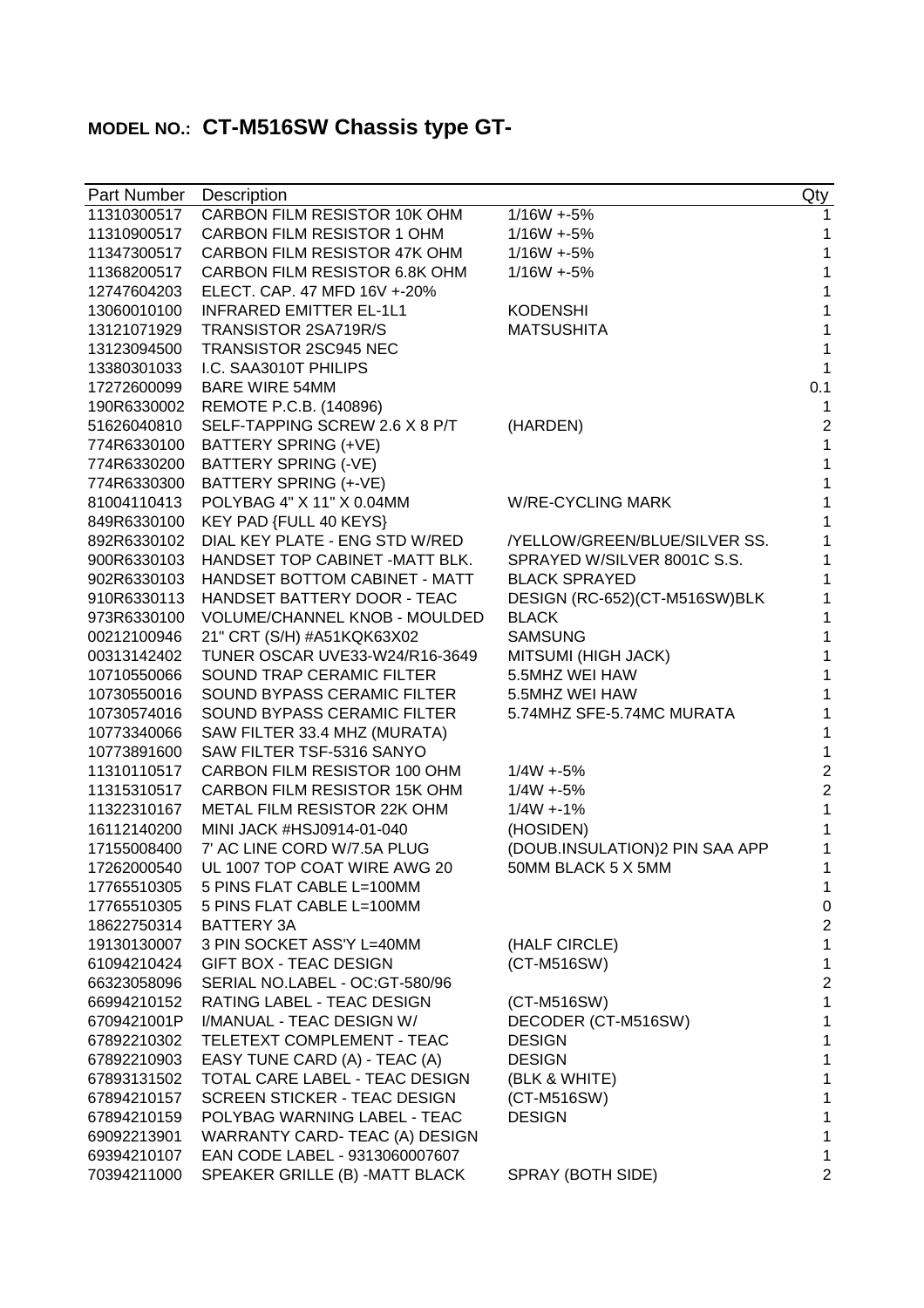| 70394213101 | WOOFER SPEAKER GRILLE W/MATT          | BLK SPRAY(BOTH SIDE)(0.8 THK)  | 1              |
|-------------|---------------------------------------|--------------------------------|----------------|
| 80094211100 | POLYFOAM (B) - TOP LEFT               |                                |                |
| 80094211200 | POLYFOAM (B) - TOP RIGHT              |                                | 1              |
| 80094211300 | POLYFOAM (B) - BOTTOM LEFT            |                                | 1              |
| 80094211400 | POLYFOAM (B) - BOTTOM RIGHT           |                                | 1              |
| 81040400414 | POLYBAG 40"X40"X0.04MM W/PUNCH        | HOLE & RE-CYLING MARK P/O MAT  |                |
| 82630160500 | FOAM SHEET 30" X 16" X 0.5MM          | THK.                           |                |
| 82634200500 | FOAM SHEET - 34" X 20" X 0.5MM        |                                | 1              |
| 88488202002 | JACK COVER-TEAC DESIGN WHI SS.        | W/21 PIN SOCKET HOLE           | 1              |
| 88494202201 | P/PLATE(B)- BLACK W/L.GREY SS.        | W/STEREO/EARPHONE JACK {13KEY} | 1              |
| 90094211005 | FRONT CABINET - SONY GREY             |                                | 1              |
| 902942102U0 | BACK CABINET W/WOOFER (UL)            |                                | 1              |
| 905942102U2 | WOOFER TOP CABINET - W/426U           | (SONY GREY) (UL)               | 1              |
| 906942102U0 | WOOFER COVER (UL)                     |                                | 1              |
| 908942101U2 | WOOFER AIR TUBE - W/426U SONY         | GREY (UL)                      | 1              |
| 91794211003 | REMOTE LENS (B) - T.RED W/GOLD        | S.S. & DUAL STEREO I/II        | 1              |
| 91994211069 | PRESET DOOR - TEAC DESIGN W/          | CABLE READY WORDING(CT-M516SW) | 1              |
| 92993130100 | LED HOLDER BLACK ABS                  |                                | 1              |
| 9868828010J | NAME PLATE - TEAC DESIGN (A)          | (SMALL SIZE)                   | 1              |
| 00122002707 | FLYBACK TRANSFORMER FCM20B027         | <b>SAMSUNG</b>                 | $\mathbf 1$    |
| 00855021105 | DEGAUSSING COIL 60T                   | (W/FIVE LAYERS OF TAPE)        | $\mathbf 1$    |
| 01210234006 | SEMI-FIXED RESISTOR EVND8AA           | 03B13 1KB                      | $\overline{c}$ |
| 01210334006 | SEMI-FIXED RESISTOR EVND8AA           | 03B14 10KB                     | $\overline{c}$ |
| 01210434006 | SEMI-FIXED RESISTOR EVND8AA           | 03B15 100KB                    | 1              |
| 01230133006 | SEMI-FIXED RESISTOR EVND2AA           | 03B32 300B                     | $\overline{2}$ |
| 01250134006 | SEMI-FIXED RESISTOR EVND 8AA          | 03B52 500B                     | 3              |
| 01250233006 | SEMI-FIXED RESISTOR EVND2AA           | 03B53 5KB                      | 3              |
| 01250334006 | SEMI-FIXED RESISTOR EVND8AA           | 03B54 50KB                     | $\overline{c}$ |
| 01310000103 | <b>GLASS DELAY LINE YTS-8B WITTIS</b> |                                | 1              |
| 01320000500 | Y-DELAY LINE YBL50F18X                |                                | 1              |
| 10119100596 | HORIZONTAL DRIVE TRANSFORMER          | R <sub>1005</sub>              | $\mathbf 1$    |
| 10128882095 | LINE FILTER 70MH                      |                                | $\mathbf 1$    |
| 10141021494 | SWITCHING POWER TRANSFORMER           | KB40C214D (HIGHLIGHT)          | 1              |
| 10237060002 | TANK COIL / AFC COIL COILS            | 707851                         | $\overline{2}$ |
| 10267130002 | SOUND IF COIL. COILS 710256           |                                | $\overline{2}$ |
| 10277020002 | SECAM COLOR PAL DELAY LINE            | MATCHING COILS 707850          | 1              |
| 10287140002 | OSC COIL OD-814656 "COILS"            |                                | 1              |
| 10510010302 | FIXED INDUCTIVE COIL 10uH             | +-10% AXIAL TYPE               | 1              |
| 10510010308 | FIXED INDUCTOR COIL 10 UH             | +-10% AXIAL                    | 1              |
| 10515010102 | FIXED INDUCTIVE COIL 15UH 10%         |                                | 1              |
| 10515310602 | CHOKE COIL 15MH 10%                   | CW-710228-153K                 | 1              |
| 10520110606 | CHOKE COIL 200UH HIGHLIGHT            |                                | $\mathbf 1$    |
| 10533010308 | FIXED INDUCTIVE COIL 33UH             | +-10% AXIAL                    | 1              |
| 10556010102 | FIXED INDUCTOR COIL 56uH +-10%        | CW-560K-455-705111             | 1              |
| 10565015213 | LINEARITY COIL 65UH "LI TONE"         |                                | 1              |
| 10568910308 | FIXED INDUCTOR COIL 6.8 UH            | +-10% AXIAL                    | $\mathbf{1}$   |
| 10582810302 | FIXED INDUCTIVE COIL 0.82UH           | 10% AXIAL TYPE                 | $\mathbf 1$    |
| 10582910308 | FIXED CONDUCTOR COIL 8.2 UH           | +-10% AXIAL                    | 4              |
| 11310010517 | CARBON FILM RESISTOR 10 OHM           | $1/4W + 5%$                    | 5              |
| 11310110517 | CARBON FILM RESISTOR 100 OHM          | $1/4W + 5%$                    | 6              |
| 11310110517 | CARBON FILM RESISTOR 100 OHM          | $1/4W + 5%$                    | 10             |
| 11310130575 | METAL OXIDE FILM RESISTOR 100         | OHM 1W +-5%                    | $\mathbf 1$    |
| 11310210517 | CARBON FILM RESISTOR 1K OHM           | $1/4W + 5%$                    | 9              |
| 11310210517 | CARBON FILM RESISTOR 1K OHM           | $1/4W + 5%$                    | 12             |
| 11310210517 | CARBON FILM RESISTOR 1K OHM           | $1/4W + 5%$                    | 10             |
| 11310230575 | METAL OXIDE FILM RESISTOR 1K          | OHM 1W +-5%                    | 1              |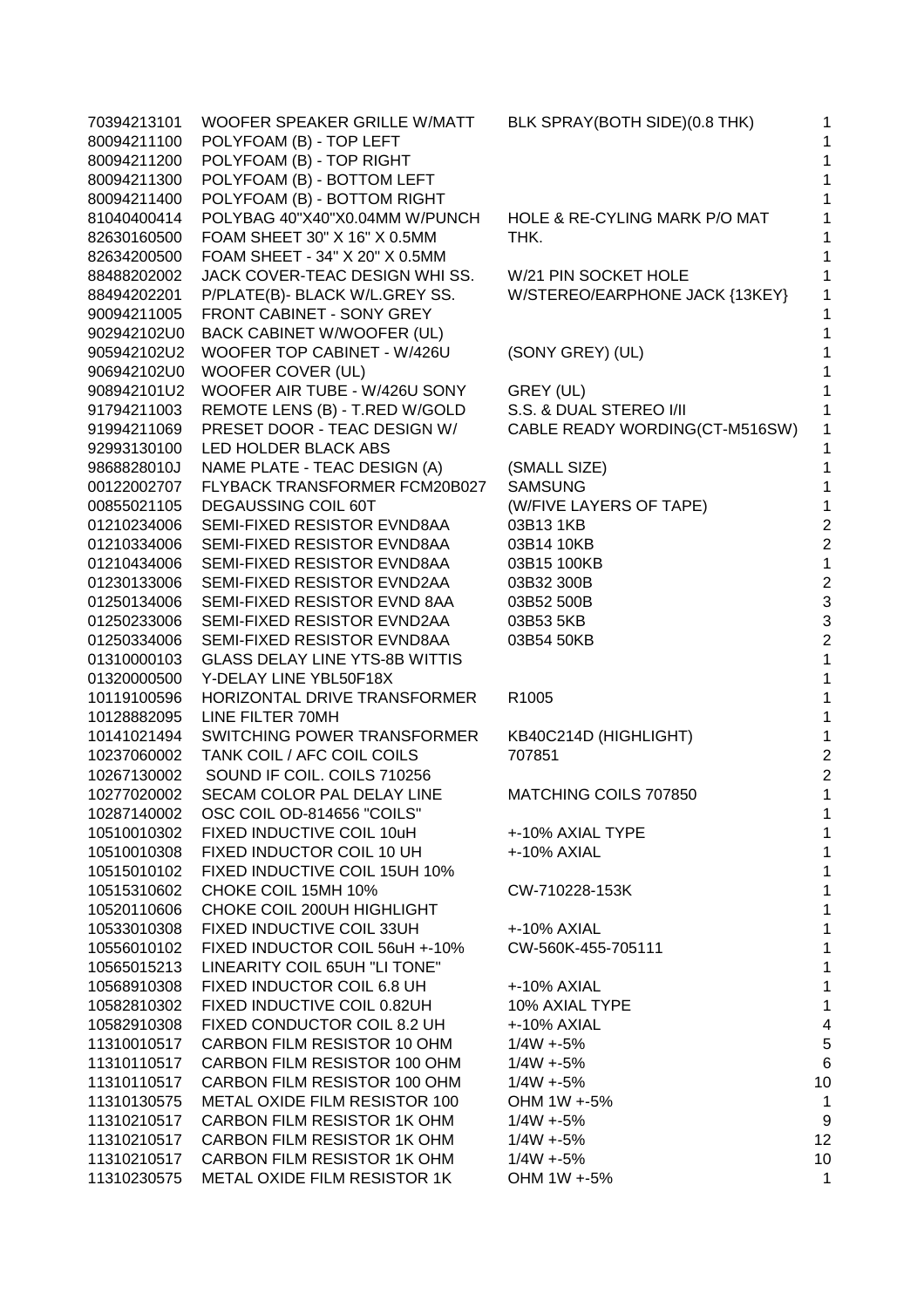| 11310310167 | METAL FILM RESISTOR 10K OHM          | $1/4W + 1%$     | $\overline{1}$           |
|-------------|--------------------------------------|-----------------|--------------------------|
| 11310310517 | CARBON FILM RESISTOR 10K OHM         | $1/4W + 5%$     | 10                       |
| 11310310517 | CARBON FILM RESISTOR 10K OHM         | $1/4W + 5%$     | 10                       |
| 11310310517 | CARBON FILM RESISTOR 10K OHM         | $1/4W + 5%$     | 5                        |
| 11310340575 | METAL OXIDE FILM RESISTOR 10K        | OHM 2W +-5%     | 1                        |
| 11310410517 | CARBON FILM RESISTOR 100K OHM        | $1/4W + 5%$     | $\overline{\mathbf{c}}$  |
| 11310420512 | CARBON FILM RESISTOR 100K OHM        | $1/2W + 5%$     | 1                        |
| 11310430575 | METAL OXIDE FILM RESISTOR 100K       | OHM 1W +-5%     | $\overline{1}$           |
| 11310510517 | CARBON FILM RESISTOR 1M OHM          | $1/4W + 5%$     | $\overline{1}$           |
| 11310910517 | CARBON FILM RESISTOR 1 OHM           | $1/4W + 5%$     | $\mathbf 1$              |
| 11312030575 | METAL OXIDE FILM RESISTOR 12         | OHM 1W +-5%     | $\mathbf 1$              |
| 11312040575 | METAL OXIDE FILM RESISTOR 12         | OHM 2W +-5%     | $\mathbf 1$              |
| 11312210517 | CARBON FILM RESISTOR 1.2K OHM        | $1/4W + 5%$     | $\overline{\mathcal{A}}$ |
| 11312310517 | CARBON FILM RESISTOR 12K OHM         | $1/4W + 5%$     | 3                        |
| 11312420512 | CARBON FILM RESISTOR 120K OHM        | $1/2W + 5%$     | $\mathbf 1$              |
| 11312940542 | FUSING RESISTOR 1.2 OHM 2W           | $+5%$           | $\mathbf 1$              |
| 11315210517 | CARBON FILM RESISTOR 1.5K OHM        | $1/4W + 5%$     | $\overline{a}$           |
| 11315310517 | CARBON FILM RESISTOR 15K OHM         | $1/4W + 5%$     | 5                        |
| 11315340575 | METAL OXIDE FILM RESISTOR 15K        | OHM 2W +-5%     | 3                        |
| 11315410517 | CARBON FILM RESISTOR 150K OHM        | $1/4W + 5%$     | $\mathbf 1$              |
| 11315840575 | METAL OXIDE FILM RESISTOR 0.15       | OHM 2W +-5%     | $\overline{1}$           |
| 11315930575 | METAL OXIDE FILM RESISTOR 1.5        | OHM 1W +-5%     | $\overline{1}$           |
| 11318110517 | CARBON FILM RESISTOR 180 OHM         | $1/4W + 5%$     | $\overline{6}$           |
| 11318210517 | CARBON FILM RESISTOR 1.8K OHM        | $1/4W + 5%$     | 8                        |
| 11318210517 | CARBON FILM RESISTOR 1.8K OHM        | $1/4W + 5%$     | 3                        |
| 11318410517 | CARBON FILM RESISTOR 180K OHM        | $1/4W + 5%$     | $\overline{c}$           |
| 11320260575 | METAL OXIDE FILM RESISTOR 2K         | OHM 5W +-5%     | $\mathbf 1$              |
| 11322110517 | CARBON FILM RESISTOR 220 OHM         | $1/4W + 5%$     | 3                        |
| 11322130575 | METAL OXIDE FILM RESISTOR 220        | OHM 1W +-5%     | $\mathbf 1$              |
| 11322210167 | METAL FILM RESISTOR 2.2K OHM         | $1/4W + 1%$     | $\overline{1}$           |
| 11322210517 | CARBON FILM RESISTOR 2.2K OHM        | $1/4W + 5%$     | 11                       |
| 11322310517 | CARBON FILM RESISTOR 22K OHM         | $1/4W + 5%$     | 12                       |
| 11322310517 | CARBON FILM RESISTOR 22K OHM         | $1/4W + 5%$     | $\overline{c}$           |
| 11322410517 | CARBON FILM RESISTOR 220K OHM        | $1/4W + 5%$     | $\overline{4}$           |
| 11322910517 | CARBON FILM RESISTOR 2.2 OHM         | $1/4W + 5%$     | 3                        |
| 11322920512 | CARBON FILM RESISTOR 2.2 OHM         | $1/2W + 5%$     | $\overline{c}$           |
| 11322940575 | METAL OXIDE FILM RESISTOR 2.2        | OHM 2W +-5%     |                          |
| 11322950575 | <b>METAL OXIDE FILM RESISTOR 2.2</b> | OHM 3W +-5%     | 1                        |
| 11322960551 | WIRE WOUND CEMENT RESISTOR           | 2.2 OHM 5W +-5% | 1                        |
| 11327010517 | CARBON FILM RESISTOR 27 OHM          | $1/4W + 5%$     | 1                        |
| 11327040575 | METAL OXIDE FILM RESISTOR 27         | OHM 2W +-5%     | 1                        |
| 11327110517 | CARBON FILM RESISTOR 270 OHM         | $1/4W + 5%$     | $\overline{c}$           |
| 11327210517 | CARBON FILM RESISTOR 2.7K OHM        | $1/4W + 5%$     | 1                        |
| 11327220512 | CARBON FILM RESISTOR 2.7K OHM        | $1/2W + 5%$     | 6                        |
| 11327310517 | CARBON FILM RESISTOR 27K OHM         | $1/4W + 5%$     | 4                        |
| 11333010517 | CARBON FILM RESISTOR 33 OHM          | $1/4W + 5%$     | 1                        |
| 11333110517 | CARBON FILM RESISTOR 330 OHM         | $1/4W + 5%$     | 4                        |
| 11333210217 | CARBON FILM RESISTOR 3.3K OHM        | $1/4W + 2%$     | 1                        |
| 11333210517 | CARBON FILM RESISTOR 3.3K OHM        | $1/4W + 5%$     | 4                        |
| 11333310517 | CARBON FILM RESISTOR 33K OHM         | $1/4W + 5%$     | 5                        |
| 11333410517 | CARBON FILM RESISTOR 330K OHM        | $1/4W + 5%$     | 1                        |
| 11333430575 | METAL OXIDE FILM RESISTOR 330K       | OHM 1W +-5%     | 1                        |
| 11333940575 | <b>METAL OXIDE FILM RESISTOR 3.3</b> | OHM 2W +-5%     | 1                        |
| 11339050575 | <b>METAL OXIDE FILM RESISTOR 39</b>  | OHM 3W +-5%     | 1                        |
| 11339060575 | METAL OXIDE FILM RESISTOR 39         | OHM 5W +-5%     | 1                        |
| 11339110517 | CARBON FILM RESISTOR 390 OHM         | $1/4W + 5%$     | 4                        |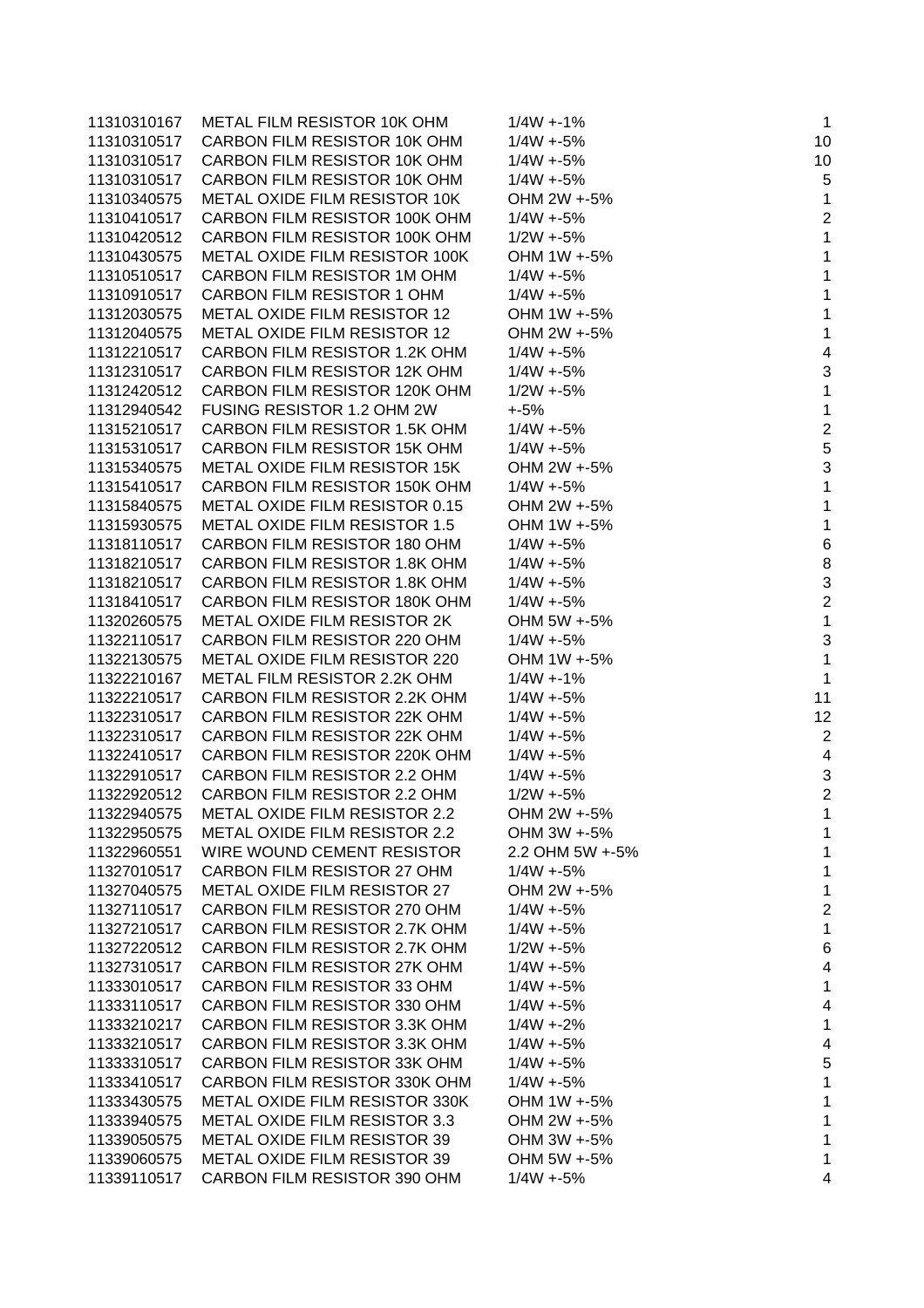CARBON FILM RESISTOR 3.9K OHM 1/4W +-5% 2 CARBON FILM RESISTOR 39K OHM 1/4W +-5% 1 11347010517 CARBON FILM RESISTOR 47 OHM 1/4W +-5% 4 CARBON FILM RESISTOR 470 OHM 1/4W +-5% 3 CARBON FILM RESISTOR 4.7K OHM 1/4W +-5% 8 CARBON FILM RESISTOR 47K OHM 1/4W +-5% 6 CARBON FILM RESISTOR 4.7M OHM 1/4W +-5% 1 11347910517 CARBON FILM RESISTOR 4.7 OHM 1/4W +-5% 2 CARBON FILM RESISTOR 510 OHM 1/4W +-5% 1 CARBON FILM RESISTOR 5.6K OHM 1/4W +-5% 7 CARBON FILM RESISTOR 56K OHM 1/4W +-5% 1 CARBON COMPOSITION RESISTOR 5.6M OHM 1/2W +-10% 2 METAL OXIDE FILM RESISTOR 6.2 OHM 3W +-5% 1 CARBON FILM RESISTOR 680 OHM 1/4W +-5% 1 CARBON FILM RESISTOR 6.8K OHM 1/4W +-2% 1 CARBON FILM RESISTOR 6.8K OHM 1/4W +-5% 3 FUSING RESISTOR 0.68 OHM 1W +-5% 4 11375010517 CARBON FILM RESISTOR 75 OHM 1/4W +-5% 4 11382010517 CARBON FILM RESISTOR 82 OHM 1/4W +-5% 2 CARBON FILM RESISTOR 820 OHM 1/4W +-5% 2 CARBON FILM RESISTOR 8.2K OHM 1/4W +-5% 4 CARBON FILM RESISTOR 82K OHM 1/4W +-5% 1 CARBON FILM RESISTOR 820K OHM 1/4W +-5% 1 THERMISTOR (NICHICON ZPB53 BL 200C) 1 CERAMIC CAP. 10PF +-5% 50V (SL TYPE) 1 CERAMIC CAP. 100 PF 50V +-10% (SL TYPE) "SMART GOOD" 1 12310235090 CERAMIC CAP. 0.001 MFD 50V +-10% (B TYPE) 5 CERAMIC CAP. 0.001 MFD 2KV +-10% MATSUSHITA 1 12310337090 CERAMIC CAP. 0.01 MFD 50V +80 -20% 12 12310337090 CERAMIC CAP. 0.01 MFD 50V +80 -20% -20% 1 -1 CERAMIC CAP. 0.1 MFD 25V +80 -20% 7 CERAMIC CAP. 120 PF 50V +-10% (SL TYPE) 3 CERAMIC CAP. 0.0012 MFD 500V +-10% (B TYPE) MATSUSHITA 1 CERAMIC CAP. 0.0012 2KV +-10% 1 CERAMIC CAP. 15 PF 50V +-5% (NPO) 1 CERAMIC CAP 150 PF 50V +-10% (SL TYPE) 1 CERAMIC CAP. 22 PF 50V +-5% (SL TYPE) 4 CERAMIC CAP. 220 PF 50V +-10% (SL TYPE) 4 12322155190 CERAMIC CAP. 220 PF 500V +-10% MATSUSHITA 1 CERAMIC CAP. 0.0022 MFD 50V +-10% (B TYPE) 1 CERAMIC CAP. 0.0022 MFD 400VAC +-20% ECKDNA222ME "MATSUSHITA" 1 12322285010 CERAMIC CAP. 0.0022 MFD 2KV +-10% MATSUSHITA 1 12322337090 CERAMIC CAP. 0.022 MFD 50V +80 -20% 20% 11 12322337090 CERAMIC CAP. 0.022 MFD 50V +80 -20% 20% 4 CERAMIC CAP. 27 PF 50V +-5% (SL-TYPE) 1 CERAMIC CAP. 27PF 50V +-5% (NPO) 2 CERAMIC CAP. 39PF 50V +-5% (NPO) 1 CERAMIC CAP. 470 PF 50V +-10% (SL TYPE) 2 CERAMIC CAP. 0.0047 MFD 50V +-10% (B TYPE) 2 CERAMIC CAP. 0.0047 MFD 500V +-10% (B TYPE) 3 CERAMIC CAP. 0.0047 MFD 500V +-10% (B TYPE) SMALL SIZE 3 CERAMIC CAP. 5 PF 50V +-5% (NPO) 1 CERAMIC CAP. 680 PF 50V +-10% (B TYPE) 1 CERAMIC CAP. 820 PF 2KV +-10% (SL TYPE) MATSUSHITA 1 POLYSTYRENE CAP. 360PF 125V +-5% 1 POLYSTYRENE CAP. 390 PF 125V +-5% 1

| $1/4W + 5%$<br>$1/4W + 5%$<br>$1/4W + 5%$<br>$1/4W + 5%$<br>$1/4W + 5%$<br>$1/4W + 5%$<br>$1/4W + 5%$<br>$1/4W + 5%$<br>$1/4W + 5%$<br>$1/4W + 5%$<br>5.6M OHM 1/2W +-10%<br>OHM 3W +-5%<br>$1/4W + 5%$<br>$1/4W + 2%$<br>$1/4W + 5%$<br>$+5%$<br>$1/4W + 5%$<br>$1/4W + 5%$<br>$1/4W + 5%$<br>$1/4W + 5%$<br>$1/4W + 5%$<br>$1/4W + 5%$<br>200C)<br>(SL TYPE)<br>(SL TYPE) "SMART GOOD"<br>+-10% (B TYPE)<br>+-10% MATSUSHITA<br>$-20%$<br>1<br>$-20%$<br>$-20%$<br>(SL TYPE)<br>+-10% (B TYPE) MATSUSHITA<br>(NPO)<br>(SL TYPE)<br>(SL TYPE)<br>(SL TYPE)<br>+-10% MATSUSHITA<br>+-10% (B TYPE)<br>+-20% ECKDNA222ME "MATSUSHITA"<br>+-10% MATSUSHITA<br>$-20%$<br>1<br>$-20%$<br>(SL-TYPE)<br>(NPO)<br>(NPO)<br>(SL TYPE)<br>+-10% (B TYPE)<br>+-10% (B TYPE)<br>+-10% (B TYPE) SMALL SIZE<br>(NPO)<br>(B TYPE)<br>(SL TYPE) MATSUSHITA<br>$+5%$ | $1/4W + 5%$ |  |
|-----------------------------------------------------------------------------------------------------------------------------------------------------------------------------------------------------------------------------------------------------------------------------------------------------------------------------------------------------------------------------------------------------------------------------------------------------------------------------------------------------------------------------------------------------------------------------------------------------------------------------------------------------------------------------------------------------------------------------------------------------------------------------------------------------------------------------------------------------|-------------|--|
|                                                                                                                                                                                                                                                                                                                                                                                                                                                                                                                                                                                                                                                                                                                                                                                                                                                     |             |  |
|                                                                                                                                                                                                                                                                                                                                                                                                                                                                                                                                                                                                                                                                                                                                                                                                                                                     |             |  |
|                                                                                                                                                                                                                                                                                                                                                                                                                                                                                                                                                                                                                                                                                                                                                                                                                                                     |             |  |
|                                                                                                                                                                                                                                                                                                                                                                                                                                                                                                                                                                                                                                                                                                                                                                                                                                                     |             |  |
|                                                                                                                                                                                                                                                                                                                                                                                                                                                                                                                                                                                                                                                                                                                                                                                                                                                     |             |  |
|                                                                                                                                                                                                                                                                                                                                                                                                                                                                                                                                                                                                                                                                                                                                                                                                                                                     |             |  |
|                                                                                                                                                                                                                                                                                                                                                                                                                                                                                                                                                                                                                                                                                                                                                                                                                                                     |             |  |
|                                                                                                                                                                                                                                                                                                                                                                                                                                                                                                                                                                                                                                                                                                                                                                                                                                                     |             |  |
|                                                                                                                                                                                                                                                                                                                                                                                                                                                                                                                                                                                                                                                                                                                                                                                                                                                     |             |  |
|                                                                                                                                                                                                                                                                                                                                                                                                                                                                                                                                                                                                                                                                                                                                                                                                                                                     |             |  |
|                                                                                                                                                                                                                                                                                                                                                                                                                                                                                                                                                                                                                                                                                                                                                                                                                                                     |             |  |
|                                                                                                                                                                                                                                                                                                                                                                                                                                                                                                                                                                                                                                                                                                                                                                                                                                                     |             |  |
|                                                                                                                                                                                                                                                                                                                                                                                                                                                                                                                                                                                                                                                                                                                                                                                                                                                     |             |  |
|                                                                                                                                                                                                                                                                                                                                                                                                                                                                                                                                                                                                                                                                                                                                                                                                                                                     |             |  |
|                                                                                                                                                                                                                                                                                                                                                                                                                                                                                                                                                                                                                                                                                                                                                                                                                                                     |             |  |
|                                                                                                                                                                                                                                                                                                                                                                                                                                                                                                                                                                                                                                                                                                                                                                                                                                                     |             |  |
|                                                                                                                                                                                                                                                                                                                                                                                                                                                                                                                                                                                                                                                                                                                                                                                                                                                     |             |  |
|                                                                                                                                                                                                                                                                                                                                                                                                                                                                                                                                                                                                                                                                                                                                                                                                                                                     |             |  |
|                                                                                                                                                                                                                                                                                                                                                                                                                                                                                                                                                                                                                                                                                                                                                                                                                                                     |             |  |
|                                                                                                                                                                                                                                                                                                                                                                                                                                                                                                                                                                                                                                                                                                                                                                                                                                                     |             |  |
|                                                                                                                                                                                                                                                                                                                                                                                                                                                                                                                                                                                                                                                                                                                                                                                                                                                     |             |  |
|                                                                                                                                                                                                                                                                                                                                                                                                                                                                                                                                                                                                                                                                                                                                                                                                                                                     |             |  |
|                                                                                                                                                                                                                                                                                                                                                                                                                                                                                                                                                                                                                                                                                                                                                                                                                                                     |             |  |
|                                                                                                                                                                                                                                                                                                                                                                                                                                                                                                                                                                                                                                                                                                                                                                                                                                                     |             |  |
|                                                                                                                                                                                                                                                                                                                                                                                                                                                                                                                                                                                                                                                                                                                                                                                                                                                     |             |  |
|                                                                                                                                                                                                                                                                                                                                                                                                                                                                                                                                                                                                                                                                                                                                                                                                                                                     |             |  |
|                                                                                                                                                                                                                                                                                                                                                                                                                                                                                                                                                                                                                                                                                                                                                                                                                                                     |             |  |
|                                                                                                                                                                                                                                                                                                                                                                                                                                                                                                                                                                                                                                                                                                                                                                                                                                                     |             |  |
|                                                                                                                                                                                                                                                                                                                                                                                                                                                                                                                                                                                                                                                                                                                                                                                                                                                     |             |  |
|                                                                                                                                                                                                                                                                                                                                                                                                                                                                                                                                                                                                                                                                                                                                                                                                                                                     |             |  |
|                                                                                                                                                                                                                                                                                                                                                                                                                                                                                                                                                                                                                                                                                                                                                                                                                                                     |             |  |
|                                                                                                                                                                                                                                                                                                                                                                                                                                                                                                                                                                                                                                                                                                                                                                                                                                                     |             |  |
|                                                                                                                                                                                                                                                                                                                                                                                                                                                                                                                                                                                                                                                                                                                                                                                                                                                     |             |  |
|                                                                                                                                                                                                                                                                                                                                                                                                                                                                                                                                                                                                                                                                                                                                                                                                                                                     |             |  |
|                                                                                                                                                                                                                                                                                                                                                                                                                                                                                                                                                                                                                                                                                                                                                                                                                                                     |             |  |
|                                                                                                                                                                                                                                                                                                                                                                                                                                                                                                                                                                                                                                                                                                                                                                                                                                                     |             |  |
|                                                                                                                                                                                                                                                                                                                                                                                                                                                                                                                                                                                                                                                                                                                                                                                                                                                     |             |  |
|                                                                                                                                                                                                                                                                                                                                                                                                                                                                                                                                                                                                                                                                                                                                                                                                                                                     |             |  |
|                                                                                                                                                                                                                                                                                                                                                                                                                                                                                                                                                                                                                                                                                                                                                                                                                                                     |             |  |
|                                                                                                                                                                                                                                                                                                                                                                                                                                                                                                                                                                                                                                                                                                                                                                                                                                                     |             |  |
|                                                                                                                                                                                                                                                                                                                                                                                                                                                                                                                                                                                                                                                                                                                                                                                                                                                     |             |  |
|                                                                                                                                                                                                                                                                                                                                                                                                                                                                                                                                                                                                                                                                                                                                                                                                                                                     |             |  |
|                                                                                                                                                                                                                                                                                                                                                                                                                                                                                                                                                                                                                                                                                                                                                                                                                                                     |             |  |
|                                                                                                                                                                                                                                                                                                                                                                                                                                                                                                                                                                                                                                                                                                                                                                                                                                                     |             |  |
|                                                                                                                                                                                                                                                                                                                                                                                                                                                                                                                                                                                                                                                                                                                                                                                                                                                     |             |  |
|                                                                                                                                                                                                                                                                                                                                                                                                                                                                                                                                                                                                                                                                                                                                                                                                                                                     |             |  |
|                                                                                                                                                                                                                                                                                                                                                                                                                                                                                                                                                                                                                                                                                                                                                                                                                                                     |             |  |
|                                                                                                                                                                                                                                                                                                                                                                                                                                                                                                                                                                                                                                                                                                                                                                                                                                                     |             |  |
|                                                                                                                                                                                                                                                                                                                                                                                                                                                                                                                                                                                                                                                                                                                                                                                                                                                     |             |  |
|                                                                                                                                                                                                                                                                                                                                                                                                                                                                                                                                                                                                                                                                                                                                                                                                                                                     |             |  |
|                                                                                                                                                                                                                                                                                                                                                                                                                                                                                                                                                                                                                                                                                                                                                                                                                                                     |             |  |
|                                                                                                                                                                                                                                                                                                                                                                                                                                                                                                                                                                                                                                                                                                                                                                                                                                                     |             |  |
|                                                                                                                                                                                                                                                                                                                                                                                                                                                                                                                                                                                                                                                                                                                                                                                                                                                     |             |  |
|                                                                                                                                                                                                                                                                                                                                                                                                                                                                                                                                                                                                                                                                                                                                                                                                                                                     |             |  |
|                                                                                                                                                                                                                                                                                                                                                                                                                                                                                                                                                                                                                                                                                                                                                                                                                                                     |             |  |
|                                                                                                                                                                                                                                                                                                                                                                                                                                                                                                                                                                                                                                                                                                                                                                                                                                                     |             |  |
|                                                                                                                                                                                                                                                                                                                                                                                                                                                                                                                                                                                                                                                                                                                                                                                                                                                     |             |  |
|                                                                                                                                                                                                                                                                                                                                                                                                                                                                                                                                                                                                                                                                                                                                                                                                                                                     | $+5%$       |  |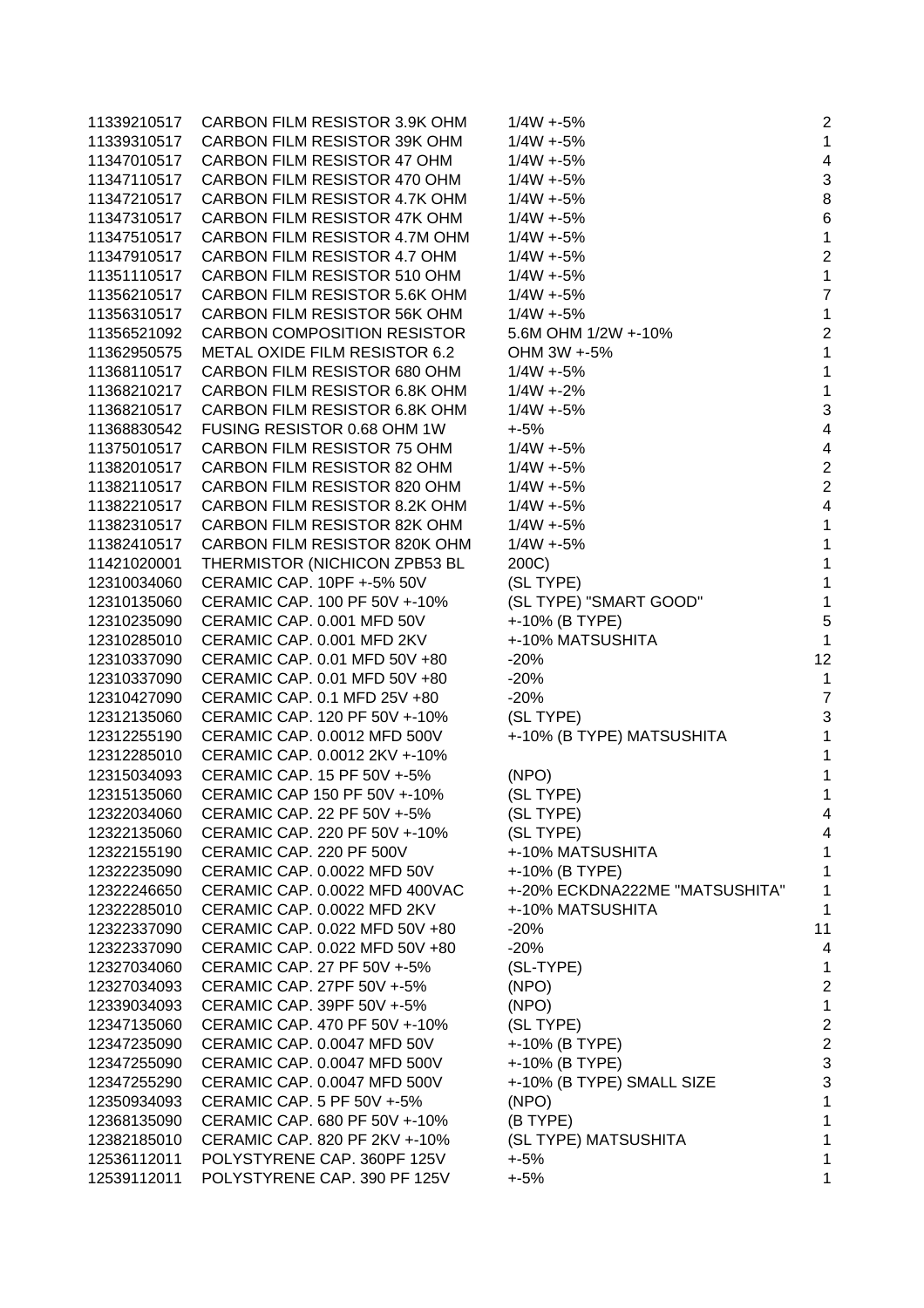MYLAR CAP. 0.001 MFD 50V +-10% 4 MYLAR CAP. 0.1 MFD 50V +-10% 12 MYLAR CAP. 0.1 MFD 50V +-10% 5 12610410131 POLYPROPYLENE CAP. 0.1 MFD 100V +-10% 100V +-10% MYLAR CAP. 0.15 MFD 50V +-10% 1 MYLAR CAP. 0.0022 MFD 50V +-10% 2 METALIZED POLYROPLENE CAP. 0.0022 MFD 1600V +-10% 1 MYLAR CAP. 0.022 MFD 50V +-10% 5 MYLAR CAP 0.22 MFD 50V +-10% 5 MYLAR CAP 0.22 MFD 50V +-10% 2 POLYPROPYLENE CAP. 0.0027 MFD 50V +-5% 1 METALIZED POLYPROPYLENE CAP. 0.0033 MFD 1600V +-10% 1 MYLAR CAP. 0.033 MFD 50V +-10% 1 MYLAR CAP. 0.33 MFD 50V +-10% 3 MYLAR CAP. 0.0047 MFD 50V +-10% 2 MYLAR CAP. 0.047 MFD 50V +-10% 3 METALIZED POLYPROPYLENE CAP. 0.047 MFD 275V +-20% "OKAYA" 1 MYLAR CAP. 0.47 MFD 50V +-10% 1 POLYPROPYLENE CAP 0.47 MFD 200V +-10% 1 METALIZED POLYPROPYLENE CAP. 0.47 MFD 275VAC +-20% "OKAYA" 1 MYLAR CAP. 0.0056 MFD 50V +-10% 1 MYLAR CAP. 0.082 MFD 50V +-10% 1 ELECT. CAP. 1 MFD 50V +-20% 7 ELECT. CAP. 1 MFD 160V +-20% 1 ELECT. CAP. 10 MFD 16V +-20% 11 ELECT. CAP. 10 MFD 16V +-20% 12 ELECT.CAP. BIPOLAR 10MFD 16V +-20% 2 ELECT CAP. 10 MFD 100V +-20% 105øC 1 ELECT. CAP. 10 MFD 250V +-20% 1 ELECT. CAP. 100 MFD 16V +-20% 7 ELECT. CAP. 100 MFD 35V +-20% 2 ELECT. CAP. 100 MFD 160V +-20% "NICHICON" 1 ELECT. CAP. 1000 MFD 16V +-20% 1 ELECT. CAP. 1000 MFD 25V +-20% 1 ELECT. CAP. 150 MFD 400V +-20% (25 x 30MM) 1 ELECT. CAP 2.2 MFD 50V +-20% 5 ELECT. CAP. 22 MFD 16V +-20% 1 ELECT. CAP. 220 MFD 16V +-20% 3 ELECT. CAP. 220 MFD 35V +-20% 3 ELECT. CAP. 2200 MFD 25V +-20% 2 ELECT CAP. 3.3UF 50V +-10% (TIME CONSTANT) 1 ELECT. CAP. 33 MFD 16V +-20% 2 ELECT. CAP. 0.47 MFD 50V +-20% 1 ELECT CAP 4.7 MED 50V 10 ELECT. CAP. 47 MFD 16V +-20% 5 ELECT CAP. 47 MFD 63V +-20% 105øC "NICHICON" 1 ELECT. CAP. 47 MFD 160V +-20% 1 ELECT. CAP. 470 MFD 16V +-20% 9 ELECT. CAP. 4700MFD 25V +-20% 2 SILICON DIODE IN4148 5 13013414801 SILICON DIODE IN4148 11 11 120134148 11 VERIABLE CAPACITANCE DIODE BB809 2 RECTIFIER DIODE RG2 SANKEN 1 BRIDGE RECTIFIER RB156 SANKEN 1 RECTIFIER DIODE 1R5JH45 1 RECTIFIER DIODE ERB44-06 FUJI 1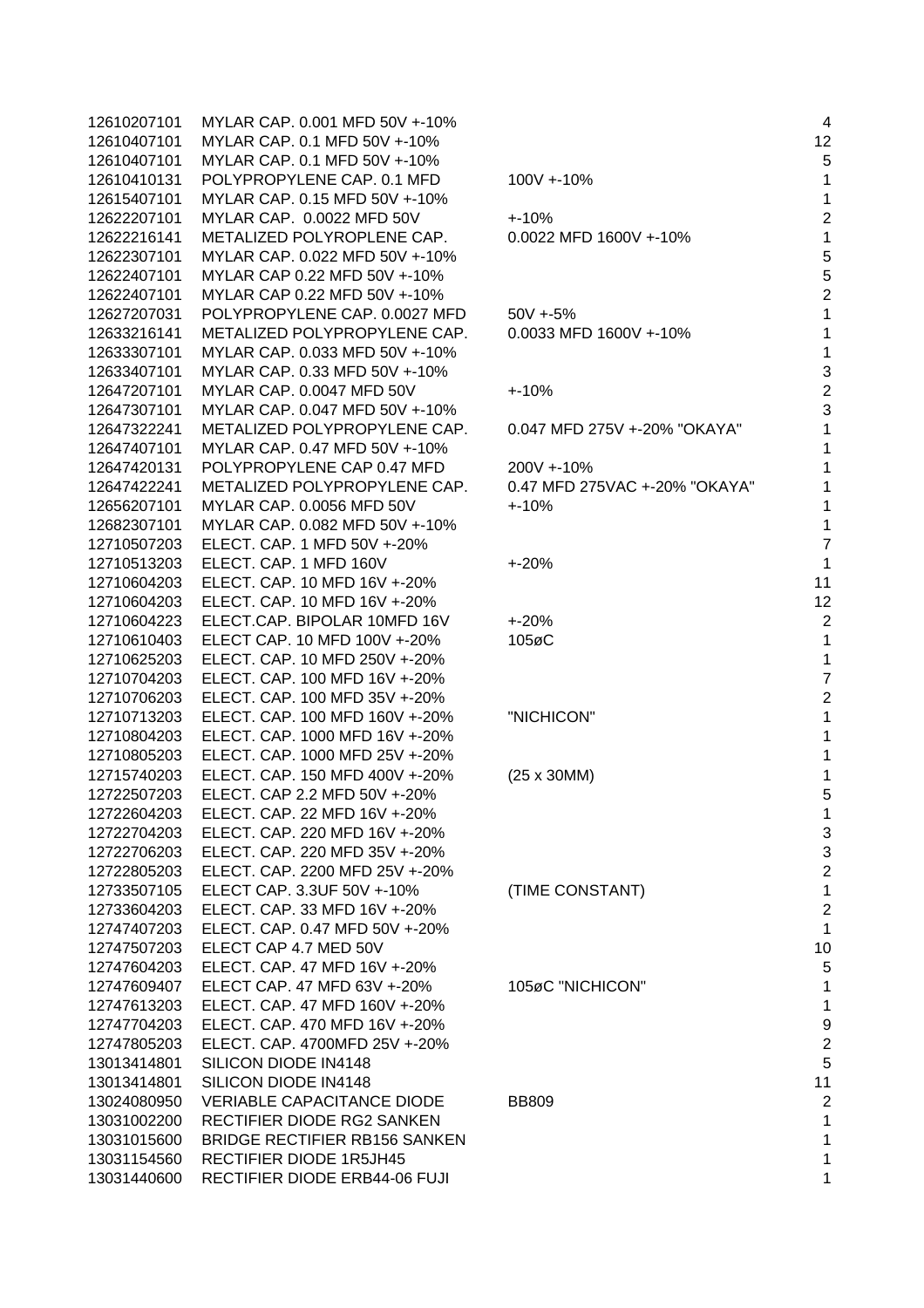| 13031529500 | RECTIFIER DIODE S5295G TOSHIBA    |                             | 7                       |
|-------------|-----------------------------------|-----------------------------|-------------------------|
| 13041005101 | ZENER DIODE 5.1V 1/2W +-5%        |                             | 1                       |
| 13041008201 | ZENER DIODE 8.2V                  |                             | 1                       |
| 13041010001 | ZENER DIODE 10V 1/2W              |                             | 1                       |
| 13041057400 | ZENER DIODE UPC 574J NEC          |                             | 1                       |
| 13041109101 | ZENER DIODE 9.1V                  |                             | 1                       |
| 13042212090 | ZENER DIODE 12V 1W +-5%           |                             | 1                       |
| 13051204400 | LED 3MM RED 204HDC                |                             | 3                       |
| 13121101318 | TRANSISTOR 2SA1013 (R) TOSHIBA    |                             | 1                       |
| 13121101500 | TRANSISTOR 2SA1015 TOSHIBA        |                             | $\overline{4}$          |
| 13122077420 | TRANSISTOR 2SB774/Q/R/S           | <b>MATSUSHITA</b>           | 1                       |
| 13123180900 | TRANSISTOR 2SC1809 ROHM           |                             | 1                       |
| 13123181525 | TRANSISTOR 2SC1815 TOSHIBA        |                             | $\overline{7}$          |
| 13123181525 | TRANSISTOR 2SC1815 TOSHIBA        |                             | 5                       |
| 13123223000 | NPN-TR 2SC2230A-Y (TOSHI) TO92    | VCE=180V IC=.1A HFE=120-240 | 1                       |
| 13123233530 | TRANSISTOR 2SC2335 L/K NEC        |                             | 1                       |
| 13123248200 | TRANSISTOR 2SC2482 TOSHIBA        |                             | 4                       |
| 13124154500 | TRANSISTOR 2SD1545 TOSHIBA        |                             | 1                       |
| 13124155500 | <b>TRANSISTOR 2SD1555 TOSHIBA</b> |                             | 1                       |
| 13124176100 | TRANSISTOR 2SD1761(E) ROHM        |                             | 1                       |
| 13146236900 | <b>TRANSISTOR PH2369 PHILIPS</b>  |                             | 1                       |
| 13310032233 | PHILIPS IC PCA CTV322S            |                             | 1                       |
| 13310190531 | I.C. TDA1905 SGS-THOMSON          |                             | 1                       |
| 13310242131 | I.C. ST24C02AB1 SGS               |                             | 1                       |
| 13310350433 | I.C. TDA3504 PHILIPS              |                             | 1                       |
| 13310385733 | IC TDA3857 PHILIPS                |                             | 1                       |
| 13310450533 | I.C. TDA4505E PHILIPS             |                             | 1                       |
| 13310451033 | PHILIPS IC TDA4510                |                             | 1                       |
| 13310862814 | IC TA8628N TOSHIBA                |                             | 1                       |
| 13320365333 | I.C. TDA3653B PHILIPS             |                             |                         |
| 13320380333 | IC TDA3803A PHILIPS               |                             |                         |
| 13320444516 | I.C. LA4445 SANYO                 |                             | 1                       |
| 13320780531 | <b>I.C. L7805CV SGS</b>           |                             | 1                       |
| 13320781231 | IC L7812CV SGS-THOMSON            |                             | 1                       |
| 13330405214 | IC TC4052BP TOSHIBA               |                             | 1                       |
| 13330424133 | I.C. PC74HCT241P PHILIPS          |                             | 1                       |
| 13330511431 | I.C. TEA5114A SGS                 |                             |                         |
| 13650000200 | REMOTE RECEIVER (HC-SZ02)         |                             | 1                       |
| 13710000031 | CRYSTAL 10 MHZ HOORAY             |                             | 1                       |
| 13788672320 | CRYSTAL 8.86 MHz KDS              |                             | 1                       |
| 14102341107 | SLIDE SWITCH 2P3T SS23H09G7       | "TRI-QUALITY"               | 1                       |
| 14610000213 | TACT SWITCH KSM0634A HDK          |                             | 8                       |
| 14610000614 | POWER SWITCH PS5E-B               | "CHINA LANDMARK"            | 1                       |
| 14614500000 | TACT SWITCH TM116E UNITRONIC      |                             | 4                       |
| 16010100108 | PIN CONNECTOR 1 PIN PLUG          | <b>STRAIGHT</b>             | 3                       |
| 16010225527 | PIN CONNECTOR 2 PINS PLUG         | STRAIGHT (UL) (S.H.S)       | $\overline{c}$          |
| 16010280508 | PIN CONNECTOR 2 PIN PLUG          | <b>STRAIGHT</b>             | $\mathbf 1$             |
| 16010325527 | PIN CONNECTOR 3 PINS PLUG         |                             | 10                      |
| 16010325527 | PIN CONNECTOR 3 PINS PLUG         |                             | 1                       |
| 16010380508 | PIN CONNECTOR 3 PIN PLUG          | <b>STRAIGHT</b>             | 1                       |
| 16010425527 | PIN CONNECTOR 4 PINS PLUG         | (SHS)                       | $\overline{\mathbf{c}}$ |
| 16010480508 | PIN CONNECTOR 4 PIN PLUG          | <b>STRAIGHT</b>             | 1                       |
| 16010525527 | PIN CONNECTOR 5 PINS WAFER        | 2.5 PITCH                   | 1                       |
| 16010625527 | PIN CONNECTOR 6 PINS WAFER        | (SHS) S11-W                 | 1                       |
| 16154000401 | CRT SOCKET ISH-01 IN CHANG        |                             | 1                       |
| 16168370222 | 21 PIN SOCKET                     |                             | 1                       |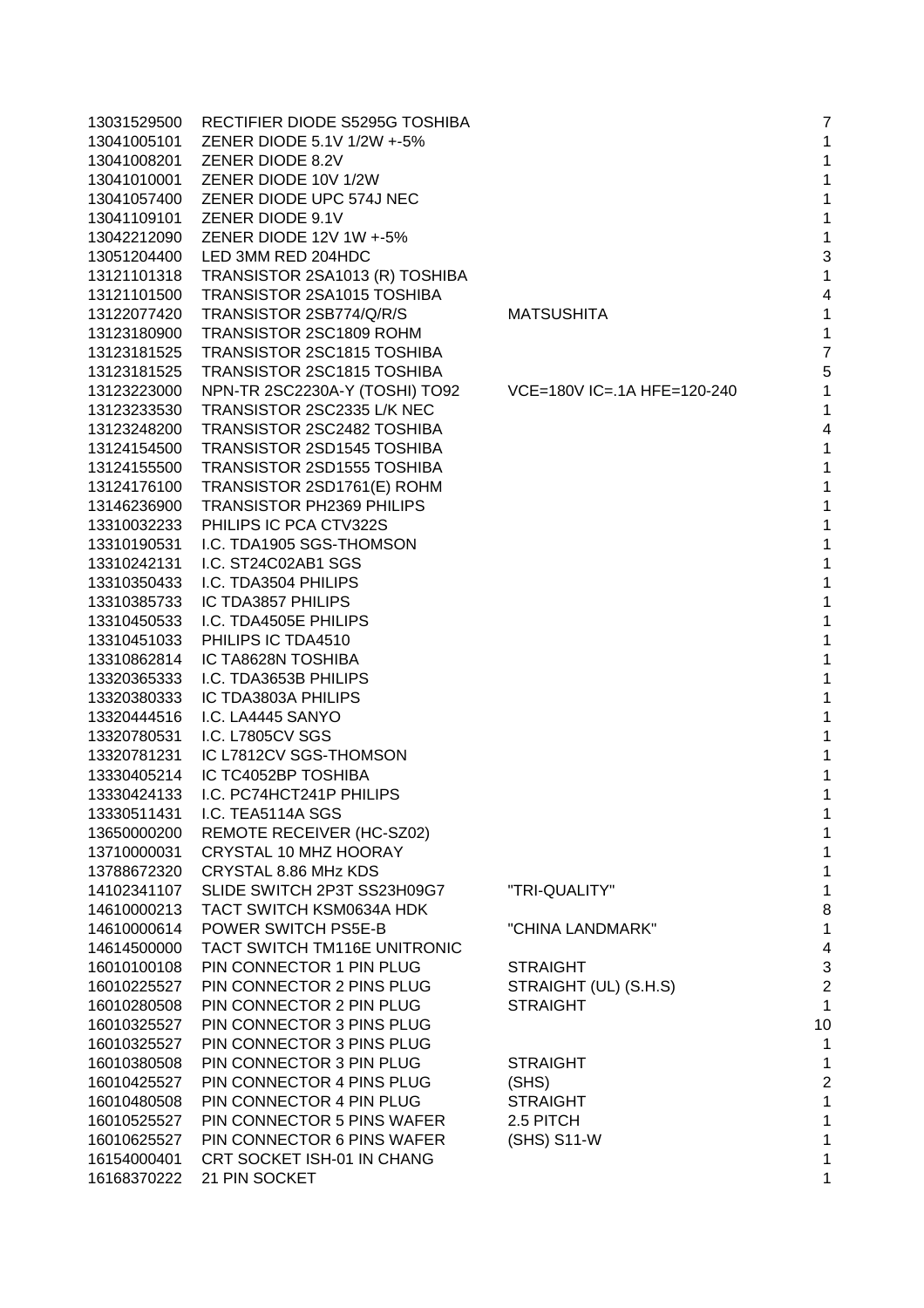| 1664630234E                | SPEAKER 2" X 3-1/2" 16 OHM 3W                             | K.T.                    | $\overline{\mathbf{c}}$    |
|----------------------------|-----------------------------------------------------------|-------------------------|----------------------------|
| 16688324041                | WOOFER SPEAKER 4" 8 OHM 30W                               | #S4-8 "GOLDMAX"         | $\mathbf{1}$               |
| 17262000740                | UL 1007 TOP COAT WIRE #20 70MM                            | BLACK 5 X 5 MM          | $\overline{2}$             |
| 17262001240                | UL 1007 TOP COAT WIRE AWG 20                              | 120MM BLACK 10 X 10 MM  | $\mathbf{1}$               |
| 17262001440                | UL 1007 TOP COAT WIRE AWG 20                              | 140MM BLACK 10 X 10 MM  | $\mathbf{1}$               |
| 17262002040                | UL 1007 TOP COAT WIRE AWG 20                              | 200MM BLACK 10 X 10 MM  | $\mathbf{1}$               |
| 17262600644                | UL 1007 TOP COAT WIRE AWG 26                              | 60 MM YELLOW 10 X 10 MM | 3                          |
| 17262600840                | UL 1007 TOP COAT WIRE AWG 26                              | 80MM BLACK 10 X 10 MM   | 3                          |
| 17262600840                | UL 1007 TOP COAT WIRE AWG 26                              | 80MM BLACK 10 X 10 MM   | $\mathbf 0$                |
| 17262601244                | UL 1007 TOP COAT WIRE AWG 26                              | 120MM YELLOW 10 X 10 MM | $\mathbf 1$                |
| 17262601440                | UL 1007 TOP COAT WIRE AWG 26                              | 140MM BLACK 10 X 10 MM  | $\mathbf 1$                |
| 17262601442                | UL 1007 TOP COAT WIRE AWG 26                              | 140MM RED 10 X 10 MM    | $\mathbf{1}$               |
| 17262602042                | UL 1007 TOP COAT WIRE AWG 26                              | 200MM RED 10 X 10 MM    | $\mathbf{1}$               |
| 17262602245                | UL 1007 TOP COAT WIRE AWG 26                              | 220MM PINK 10 X 10 MM   | $\mathbf{1}$               |
| 17262602246                | UL 1007 TOP COAT WIRE AWG 26                              | 220MM BLUE 10 X 10 MM   | $\overline{2}$             |
| 17272600099                | <b>BARE WIRE 54MM</b>                                     |                         | 5.6                        |
| 17272600099                | <b>BARE WIRE 54MM</b>                                     |                         | 0                          |
| 17272600099                | <b>BARE WIRE 54MM</b>                                     |                         | $\mathbf 0$                |
| 17283012099                | FLAT BRIDED WIRE                                          |                         | 1.2                        |
| 17362201430                | SINGLE SHIELD WIRE AWG 26                                 | 140MM BLACK             | $\mathbf 1$                |
| 17461101750                | DOUBLE SHIELD WIRE AWG 26                                 | 180MM BLACK             | $\mathbf{1}$               |
| 17765505302                | 2 PIN FLAT CABLE WIRE AWG 26                              | 50MM                    | $\mathbf{1}$               |
| 17900101000                | OIL SLEEVING 1 mm DIA.                                    |                         | 0.1                        |
| 17900101000                | OIL SLEEVING 1 mm DIA.                                    |                         | $\mathbf 0$                |
| 17900101000                | OIL SLEEVING 1 mm DIA.                                    |                         | $\mathbf 0$                |
| 17910500000                | UL PVC TUBE 5mm DIA                                       |                         | 0.2                        |
| 17910500000                | UL PVC TUBE 5mm DIA                                       |                         | 1                          |
| 17910500000                | UL PVC TUBE 5mm DIA                                       |                         | 0.2                        |
| 17911050000                | UL PVC TUBE 11MM DIA.                                     |                         | 0.1                        |
| 17940308000                | <b>SHRINKABLE TUBE</b>                                    |                         | 0.2                        |
| 17940503000                | 5 mm DIA SHRINKABLE TUBE                                  |                         | 0.1                        |
| 18223315003                | FUSE T3.15A 250V                                          |                         | 1                          |
| 19088200009                | STEREO P.C.B. (060696)                                    |                         | $\mathbf 1$                |
| 19088200400                | P.C. BOARD CRT (150395)                                   |                         | $\mathbf 1$                |
| 19094200013                | WOOFER P.C.B. (170295)                                    |                         | $\mathbf 1$                |
| 19094200201                | MAIN P.C.B. BOARD (310197)                                |                         | 1                          |
|                            | 19094210010 LED BOARD (LED X3) (190994)                   |                         | 1                          |
| 19110003009                | 1 PIN SOCKET ASSM'Y L=300MM                               |                         | 1                          |
| 19110101207                | 1 PIN DOUBLE INSOLATION WIRE                              | AWG 18 L=400MM BLUE     | 1                          |
| 19110101307<br>19120004409 | 1 PIN DOUBLE INSOLATION WIRE                              | AWG 18 L=400MM BROWN    | 1                          |
| 19120100307                | 2 PIN SOCKET ASSM'Y L=440MM<br>2 PIN SOCKET ASS'Y L=240MM |                         | $\mathbf 1$<br>$\mathbf 1$ |
| 19130004009                | 3 PIN SOCKET ASSM'Y (PIN 1 L=                             | 460MM, PIN 2,3 L=400MM) | $\mathbf 1$                |
| 19130004009                | 3 PIN SOCKET ASSM'Y (PIN 1 L=                             | 460MM, PIN 2,3 L=400MM) | 0                          |
| 19130004009                | 3 PIN SOCKET ASSM'Y (PIN 1 L=                             | 460MM, PIN 2,3 L=400MM) | 0                          |
| 19130100507                | 3 PINS SOCKET ASS'Y (2 WIRE)                              | $L = 560$ MM            | 1                          |
| 19130102007                | 3 PIN SOCKET ASS'Y L=260MM                                |                         | $\mathbf 1$                |
| 19130102107                | 3 PIN SOCKET ASSM'Y L=180MM                               |                         | $\mathbf 1$                |
| 19130120407                | 3 PIN SOCKET ASSM'Y                                       |                         | 1                          |
| 19130120507                | 3 PINS SOCKET ASS'Y L=100MM                               |                         | 1                          |
| 19130121807                | 3 PIN SOCKET ASS'Y L=900MM                                | (PIN 2,3 W/SHIELD WIRE) | 1                          |
| 19140120107                | 4 PINS SOCKET ASS'Y L=60MM                                |                         | 1                          |
| 19150004809                | 5 PIN SOCKET ASSM'Y L=480MM                               |                         | 1                          |
| 19150004809                | 5 PIN SOCKET ASSM'Y L=480MM                               |                         | $\mathbf 0$                |
| 19150004809                | 5 PIN SOCKET ASSM'Y L=480MM                               |                         | 0                          |
| 19150004809                | 5 PIN SOCKET ASSM'Y L=480MM                               |                         | 0                          |
|                            |                                                           |                         |                            |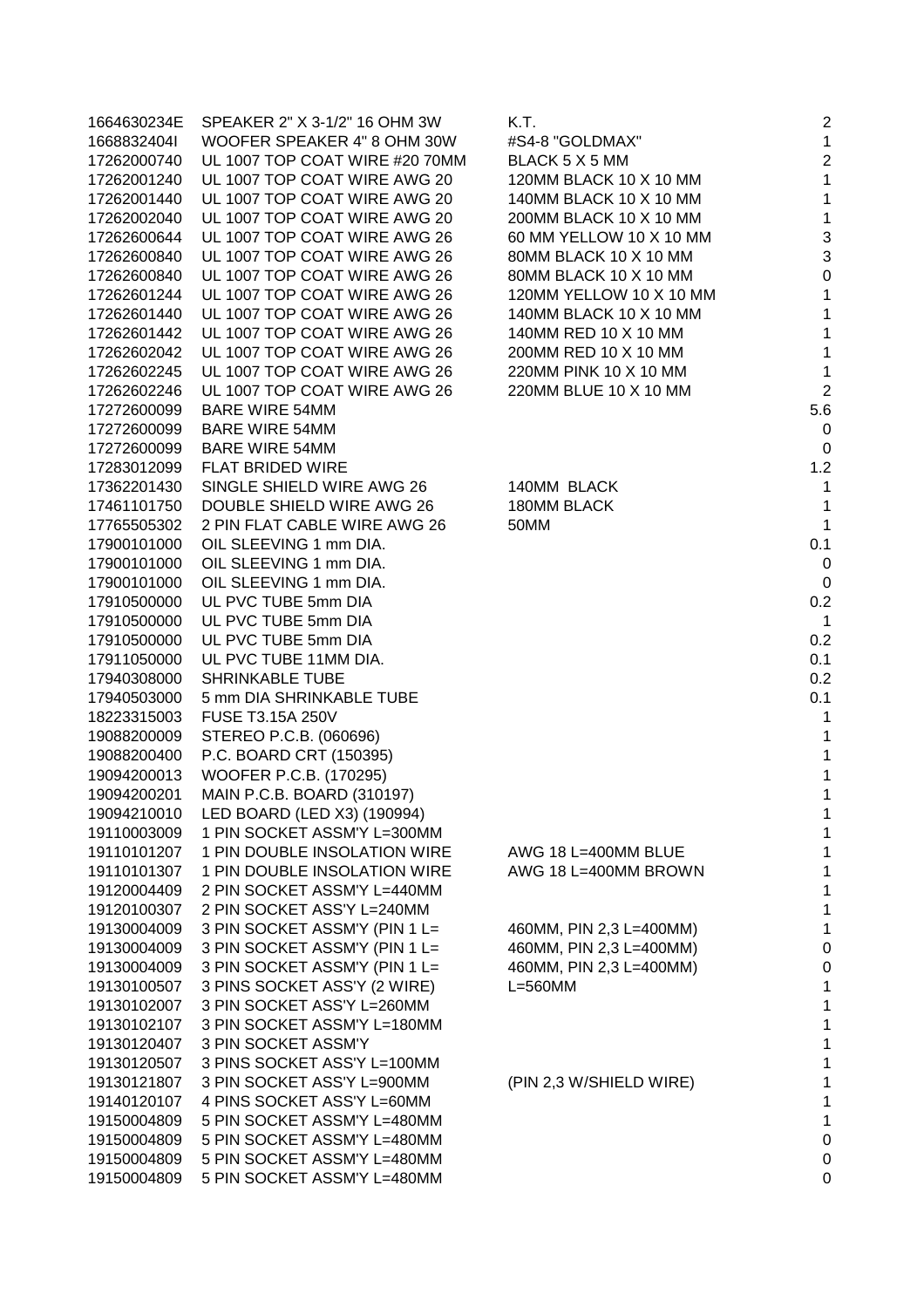| 19150004809 | 5 PIN SOCKET ASSM'Y L=480MM                        |                          | $\mathbf 0$              |
|-------------|----------------------------------------------------|--------------------------|--------------------------|
| 50430500610 | MACHINE SCREW 3 X 6 B/M                            | (WHITE)                  | 4                        |
| 50926450600 | MACHINE SCREW 2.6 X 6 K/M                          |                          | $\overline{2}$           |
| 51440041210 | SELF-TAPPING SCREW 4 X 12 B/T                      | (HARDEN)                 | 16                       |
| 51440041210 | SELF-TAPPING SCREW 4 X 12 B/T                      | (HARDEN)                 | $\mathbf 0$              |
| 51440041810 | SELF-TAPPING SCREW 4 X 18 B/T                      | (HARDEN)                 | 4                        |
| 51440042510 | SELF-TAPPING SCREW 4 X 25 B/T                      | (HARDEN)                 | $\overline{a}$           |
| 51530340810 | SELF-TAPPING SCREW 3 X 8                           | W/B/T (HARDEN)           | 14                       |
| 51530340810 | SELF-TAPPING SCREW 3 X 8                           | W/B/T (HARDEN)           | $\mathbf 0$              |
| 51530341010 | SELF-TAPPING SCREW 3 X 10                          | W/B/T (HARDEN)           | $\overline{\mathbf{c}}$  |
| 51650043510 | SEIF-TAPPING SCREW 5X35 P/T                        | (HARDEN)                 | 4                        |
| 51730331210 | SELF-TAPPING SCREW 3 X 12 W/A                      | W/H=7MM (HARDEN)         | 3                        |
| 52493290101 | CRT MOUNTING SCREW 7 X 40 VP                       | (HARDEN)                 | $\overline{4}$           |
| 54002003001 | EYELET 2 X 3 MM                                    |                          | 14                       |
| 54002003001 | EYELET 2 X 3 MM                                    |                          | $\mathbf 0$              |
| 58010126101 | CABLE TIE L=100MM                                  |                          | 29                       |
| 58010126101 | CABLE TIE L=100MM                                  |                          | $\overline{0}$           |
| 62288280200 | FELT L240 X W17 X T0.5MM                           | W/TAPE                   | 11                       |
| 62288280200 | FELT L240 X W17 X T0.5MM                           | W/TAPE                   | $\overline{0}$           |
| 63011551200 | FIBRE WASHER 11 X 5.5 X 1.2 mm                     |                          | 12                       |
| 74488130100 | SPRING FOR C.R.T. MOUNTING 5.2                     | X 42 X 0.6MM             | 1                        |
| 74606310100 | TEST PIN: TOTAL LENGTH 18.6mm                      | THK:0.8mm                | $\overline{a}$           |
| 74606310101 | AC LINE CORD PIN                                   |                          | $\overline{\mathcal{A}}$ |
| 75006310100 | SOLDERING LUG LEG:8X4MM                            |                          | 3                        |
| 75006310201 | 35MM SOLDERING LUG                                 | OD:7 ID:3.2 LEG:4X35MM   | 3                        |
| 76293200100 | <b>MOUNTING CLIP</b>                               |                          | $\overline{c}$           |
| 76668680100 | <b>FUSE HOLDER</b>                                 |                          | $\overline{a}$           |
| 77794210100 | SPRING IN 8.4 X L18                                |                          | 1                        |
| 77992130100 | <b>HEAT SINK FOR NICAM</b>                         |                          | 1                        |
| 77993290202 | <b>IRON HEAT SINK</b>                              |                          | 1                        |
| 78188200102 |                                                    |                          | 1                        |
| 78189200100 | ALUMINIUM HEAT SINK (B)<br>ALUMINIUM HEAT SINK (C) |                          | 1                        |
| 78194210102 |                                                    |                          | 1                        |
| 78388130601 | <b>HEAT SINK (A)</b><br>SHIELD CAN COVER           |                          | 1                        |
|             |                                                    |                          |                          |
| 78388131301 | SHIELD CAN                                         |                          |                          |
| 81005220414 | POLYBAG 5" X 22" X 0.04MM                          | PO MAT W/RE-CYCLING MARK | 1                        |
| 81009150413 | POLYBAG 9" X 15" X 0.04MM W/                       | <b>RE-CYCLING MARK</b>   |                          |
| 83414451500 | RUBBER WASHER OD=14, ID=4.5,                       | $T = 1.5$                | 4                        |
| 83423080200 | RUBBER WASHER OD=23, ID=8, T=2                     |                          | 4                        |
| 83423080500 | RUBBER WASHER OD=23 ID=8 T=0.5                     |                          | $\overline{c}$           |
| 84001102421 | PAD CORD L240 X W10 X T1 MM                        | W/TAPE                   | 17                       |
| 84001102421 | PAD CORD L240 X W10 X T1 MM                        | W/TAPE                   | 9                        |
| 84005066011 | PAD CORD L=660 X W5 X T5                           | W/TAPE                   | 1                        |
| 84005102011 | RUBBER PAD (UL 94VO)                               |                          | $\overline{c}$           |
| 84005103011 | RUBBER PAD (ONE SIDE W/TAPE)                       |                          | 5                        |
| 92994210100 | LED HOLDER BKT                                     |                          | 1                        |
| 93888200100 | <b>SECAM BOARD HOLDER</b>                          |                          | 4                        |
| 93994210100 | POWER KNOB ADAPTOR                                 |                          | 1                        |
| 95488210000 | AC LINE CORD CLIP                                  |                          | 1                        |
| 95489200100 | <b>HIGH VOLTAGE SPACER</b>                         |                          | 1                        |
| 97788200101 | PUSH BUTTON - BLACK MOULDED                        |                          | 1                        |
| 99194211001 | POWER KNOB(B)ABS BLACK MOULDED                     |                          |                          |